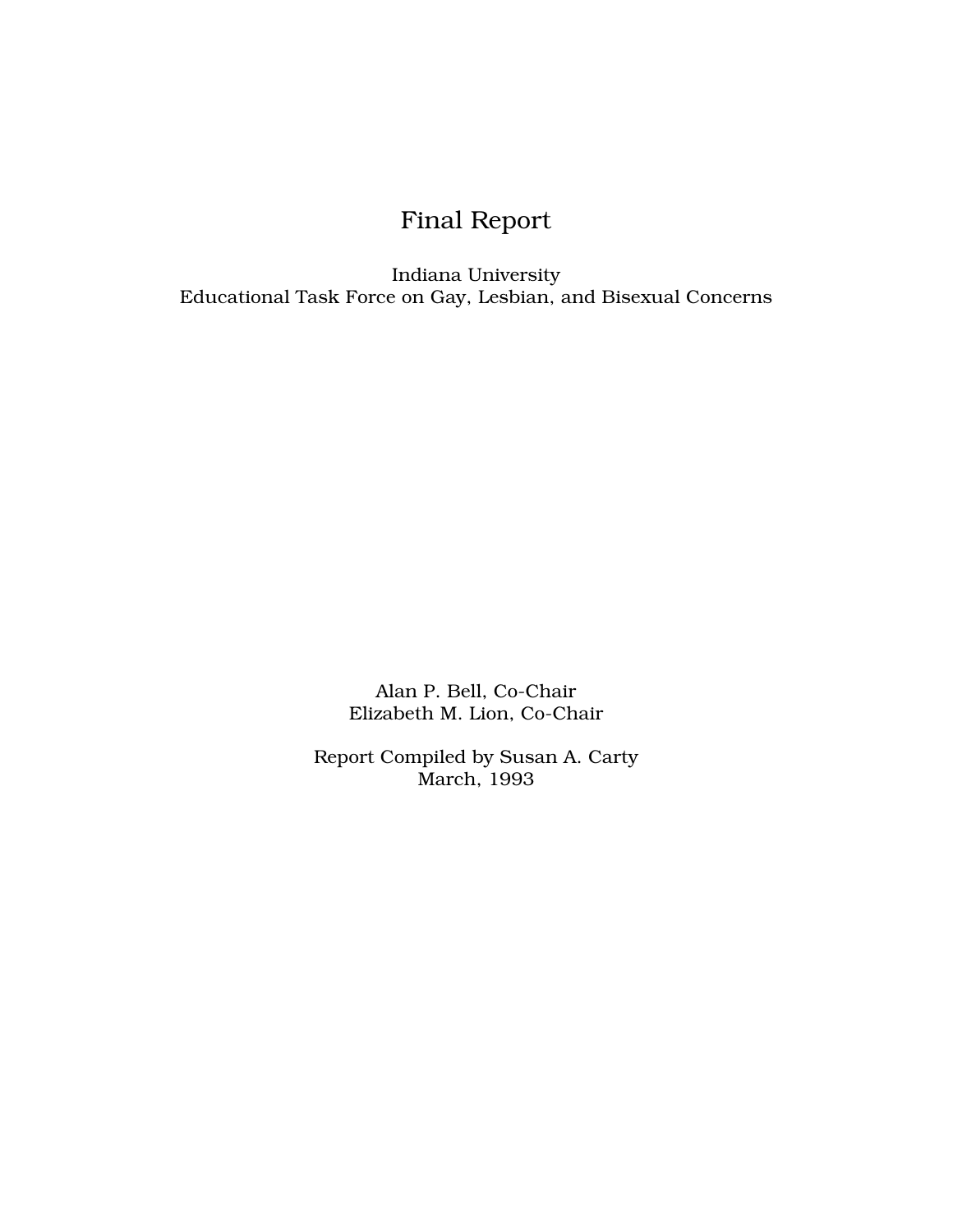# Preface

The period from spring semester 1989 through fall semester 1990 was highlighted by a number of efforts by the students of Indiana University Bloomington to address inequities and improve the conditions for gay, lesbian, and bisexual students. Of note are the Indiana University Board of Aeons' Proposal for a University Funded Center for Gay, Lesbian and Bisexual Advocacy, Awareness and Support (April, 1989); the IU Student Senate Resolution Supporting the Establishment of a Gay/Lesbian/Bisexual Support Center (May 11, 1989); the IU Student Senate Resolution To End Military Discrimination (September 11, 1990); and the revision to the Code of Student Ethics to include sexual orientation in the non-discrimination statement (August 15, 1990).

With all of this activity, the Office of the Dean of Students saw a need to establish a University task force to specifically address the needs and concerns of this student population, as well as to identify and create resources. In May 1990 a letter of inquiry was sent to all faculty and staff members and to a number of student leaders. The letter invited volunteers and nominations for members to serve on such a task force.

A September 5, 1990 letter from Vice Chancellor Michael V.W. Gordon informed 40 faculty members, staff members, and students of their appointment to the Educational Task Force on Gay, Lesbian, and Bisexual Concerns. A list of members is attached. This group was asked to work towards a series of objectives:

> To identify campus and community leaders with expertise or interest in lesbian, bisexual, gay issues;

To identify challenges as they relate to the recently adopted *Code of Student Ethics*;

To evaluate the proposals from students for a center for gay, lesbian, and bisexual concerns; and

To collect, develop, and implement educational resources.

The first meeting of the Task Force was held on September 26, 1990. It was at this time that Vice Chancellor Gordon officially charged the group. In addition, Co-Chairs Elizabeth Lion and Alan Bell and others provided background information on the goals of the Task Force.

In order to fully address all of the objectives, it was decided that four subcommittees would be formed. In this way the group could be working toward numerous goals simultaneously. The full Task Force would serve as a supervising and guiding body and individuals could put their personal efforts into the goals in which they held the strongest interest, or for which they had relevant expertise.

Over the two years in which the Task Force operated there were one dozen full Task Force meetings and in excess of four dozen subcommittee meetings. Task Force members spent literally hundreds of hours working on projects identified and developed during the tenure of the group.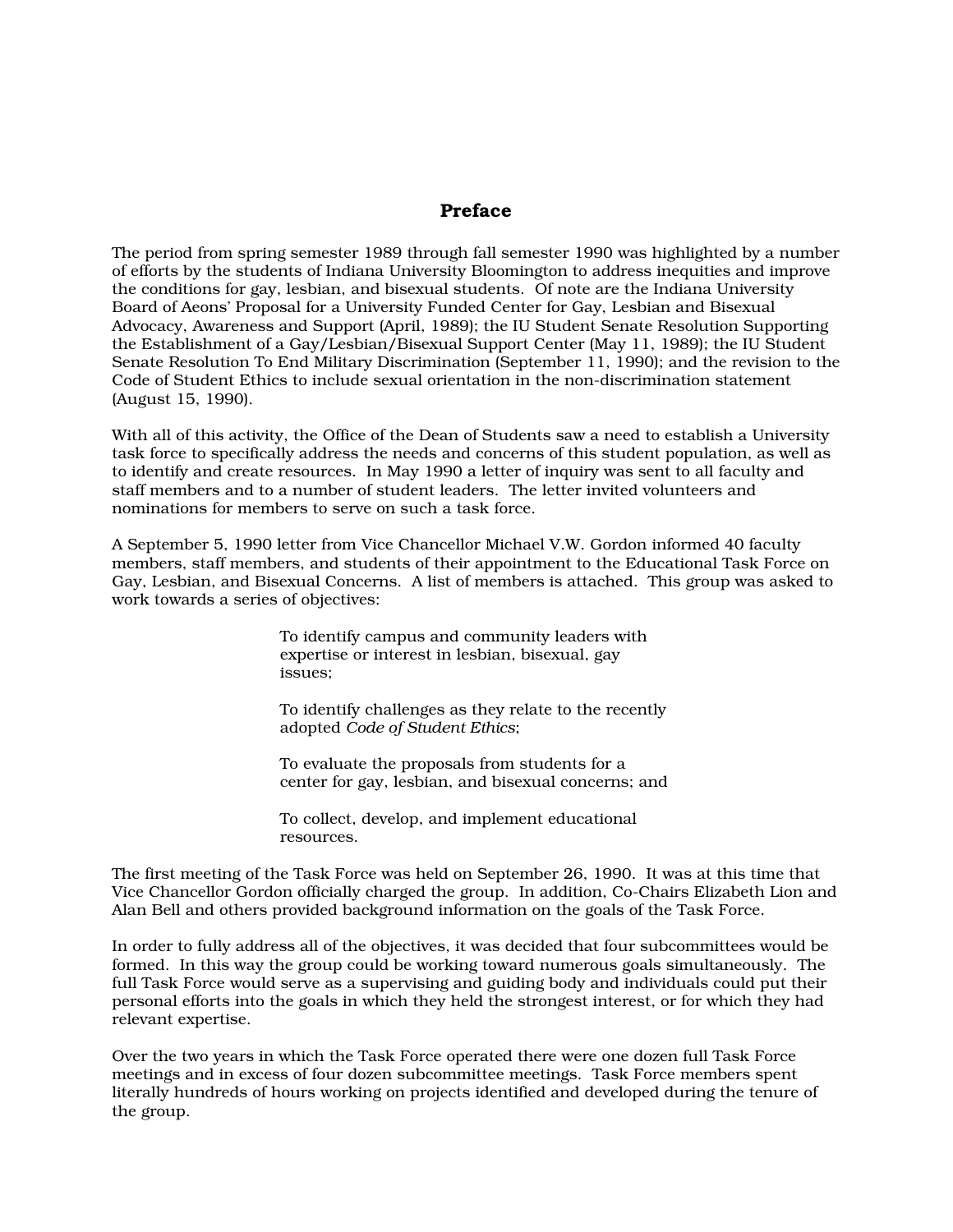Operational costs and the services of clerical support staff were provided by the Campus Life Division.

The following pages detail the efforts of the four subcommittees.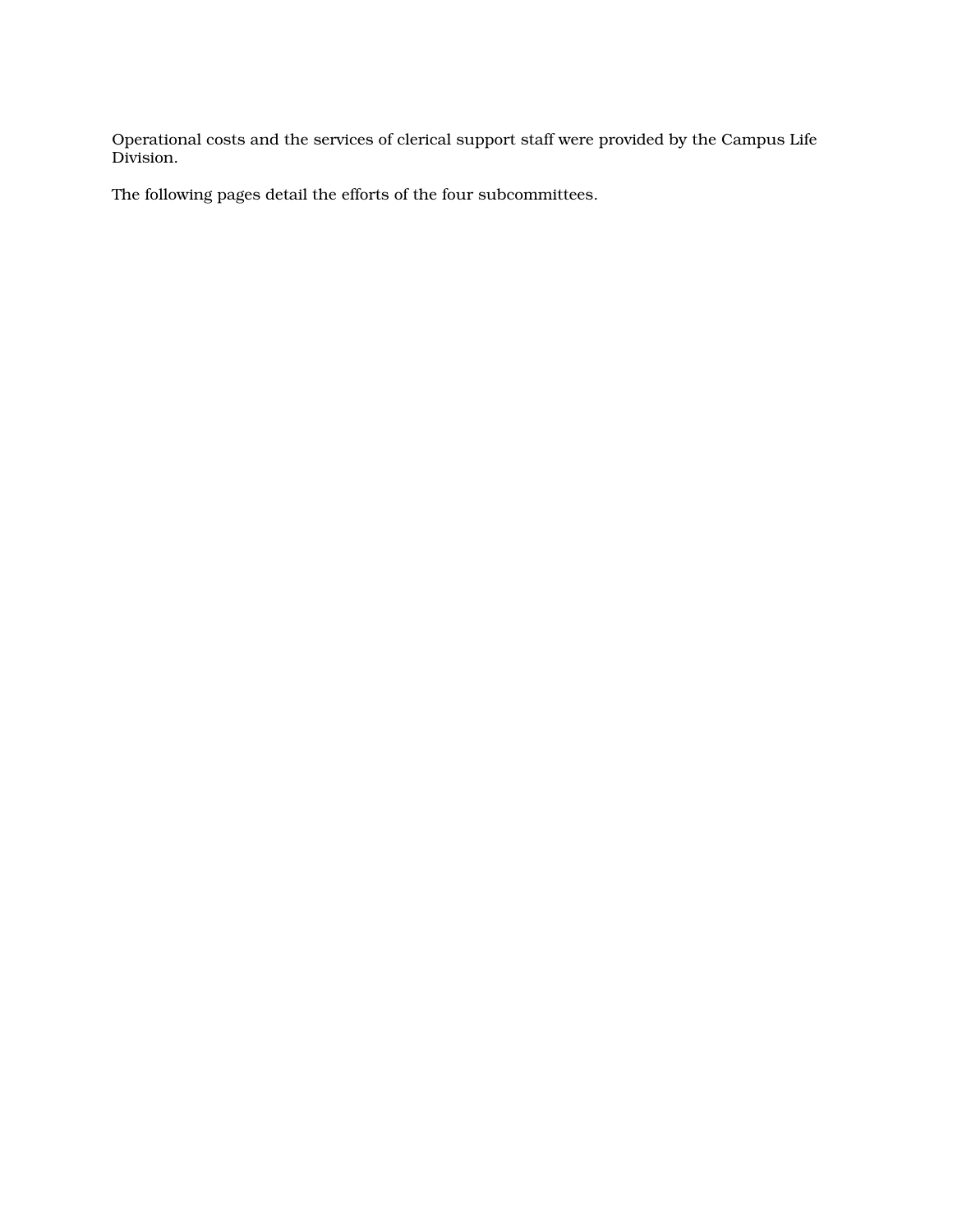# Objective #1 Subcommittee

## TO IDENTIFY CAMPUS AND COMMUNITY LEADERS WITH EXPERTISE OR INTEREST IN LESBIAN, BISEXUAL, GAY ISSUES.

*Members: Malcolm Brown, Diane Ledger, Lori Sudderth* 

## I. Initial Evaluation

Clearly, an important step toward reaching the objective of this subcommittee had already been taken with the identification of the members or the Task Force. Members include faculty members, staff members, and students who had either volunteered or been nominated for service.

The initial strategy of this group was to:

 $\sharp$  identify existing campus and community resources, e.g., speakers bureaus and classroom presenters;

 $\sharp$  find ways of adding to those existing lists, and/or, if needed, to establish another resource;

 $\sharp$  publicize the resources available to potential users, both on campus and in the community; and

 $\sharp$  establish a method to provide that revision of the resources lists and publicity to user groups be addressed on a long-term basis.

# II. Action

The subcommittee decided to pursue the creation of a resource list of individuals on campus and in our community who had expertise or interest in gay, lesbian, or bisexual issues or who were sympathetic to the needs of this population.

A one-page questionnaire was designed. Along with some basic name and address information, respondents were asked whether or not they were willing to serve as a speaker, an educational resource, a peer counselor, or a mentor. A distribution list, which included members of the Task Force and others identified by Task Force members, was created and the questionnaire was sent to approximately 200 individuals in our community and on campus. Although this solicitation saw a relatively small return, it is hoped that this does not directly reflect the concern of our community.

Responses were reviewed and the information was compiled into a 6-page listing, the *Gay,*  Lesbian, and Bisexual Resource and Services Guide (copy attached).

The *Gay, Lesbian, and Bisexual Resource and Services Guide* was duplicated and provided to Counseling and Psychological Services (CaPs), the Student Advocates Office, the Dean of Students Office, OUT, the Gay/Lesbian Switchboard, the Dean of Faculties Office, Indiana University Student Association, the Graduate School, Student Legal Services, and the Department of Residence Life. It is intended that this information would be provided to students who would need to have access to it.

## III. Recommendations

It is recommended that the Office of the Dean of Students annually update the *Gay, Lesbian, and Bisexual Resource and Services Guide* and provide copies to appropriate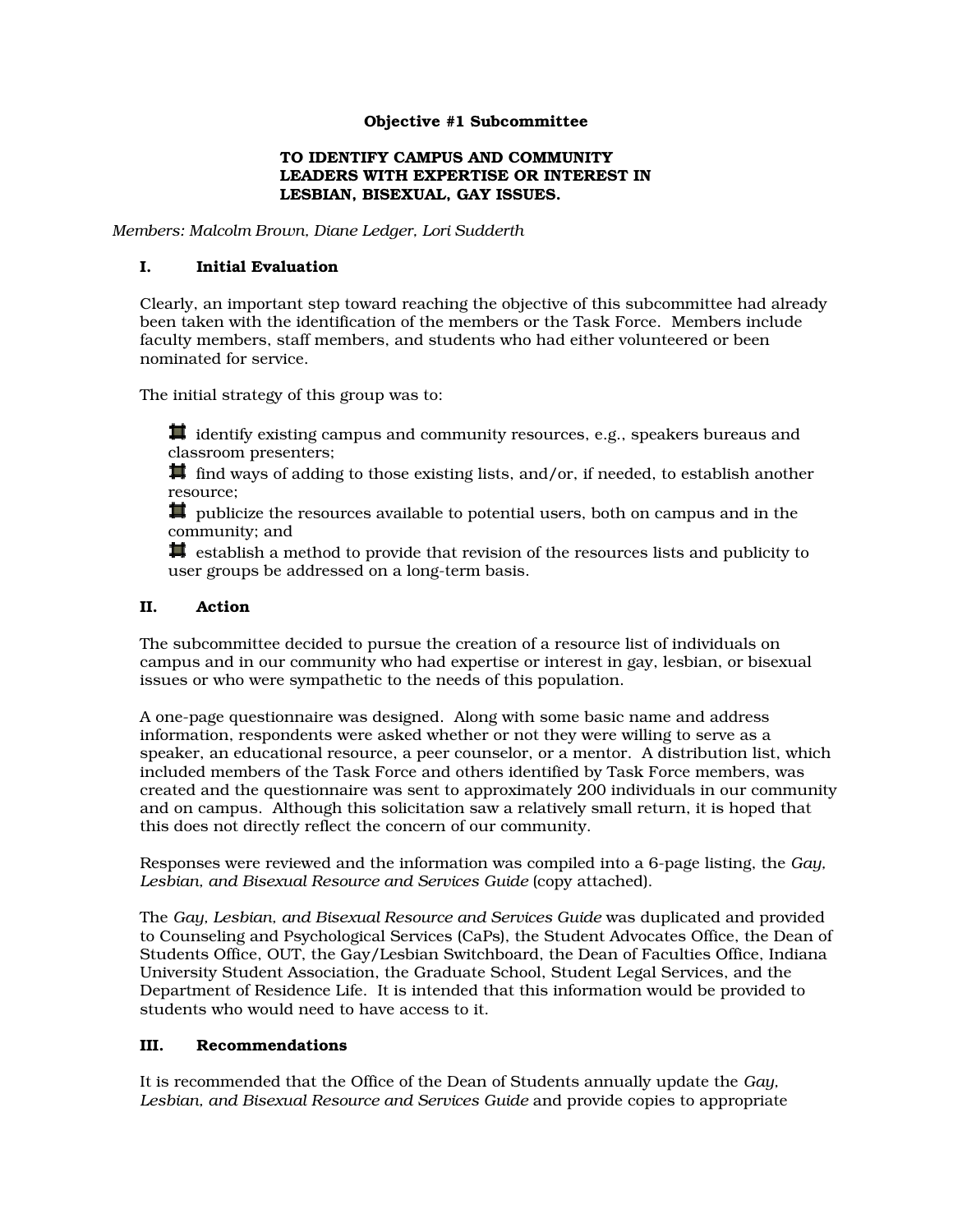departments and service units on campus. One suggested approach to accomplish this is to, with the permission of the respondents, incorporate the guide into the *Diversity Education Resource Guide* produced by the Commission on Multicultural Understanding and the Department of Residence Life.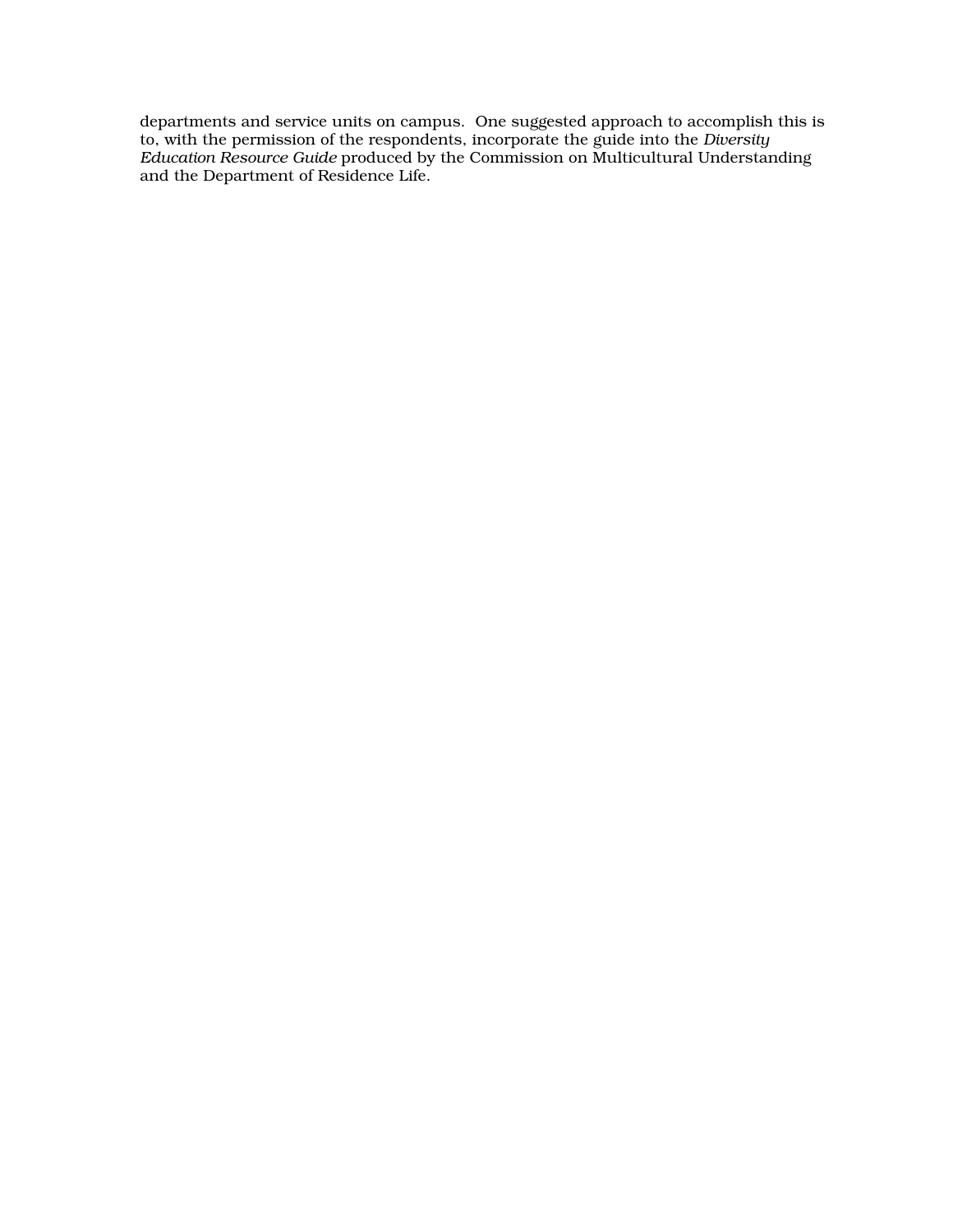## Objective #2 Subcommittee

#### TO IDENTIFY CHALLENGES AS THEY RELATE TO THE RECENTLY ADOPTED *CODE OF STUDENT ETHICS*.

*Members: John Buck, Pamela W. Freeman, Butch Griffin, Kirsten Klump, Elizabeth M. Lion, E. Gene Ritter, Paula Gordon White* 

# I. Initial Evaluation

On August 15, 1990, after approval by the Bloomington Faculty Council the University Faculty Council, and the IU Board of Trustees, the revised version of the *Code of Student Ethics* was issued. In describing Individual Rights, under Discrimination, item 2.c. states that

> *"The university does not condone discrimination against members of the university community based on sexual orientation."*

Further, also in describing Individual Rights, the following entry serves to address harassment.

- *5. Harassment Based on Sexual Orientation* 
	- *a. A student has the right to be free from harassment based on sexual orientation.* 
		- *(1) A student has the right to be free from harassment based on sexual orientation in any building or at any location on any university property.*
		- *(2) A student has the right to be free from harassment based on sexual orientation that occurs in a building or on property that is not university property in the harassment occurs during the course of university activities that are being conducted off the university campus or relates to the security of the university community or the integrity of the university's educational process.*
	- *b. Harassment includes any behavior, physical or verbal, that victimizes or stigmatizes an individual on the basis of sexual orientation and involves any of the following:* 
		- *(1) The unlawful use of physical force to restrict the freedom of action or movement of another person or to endanger the*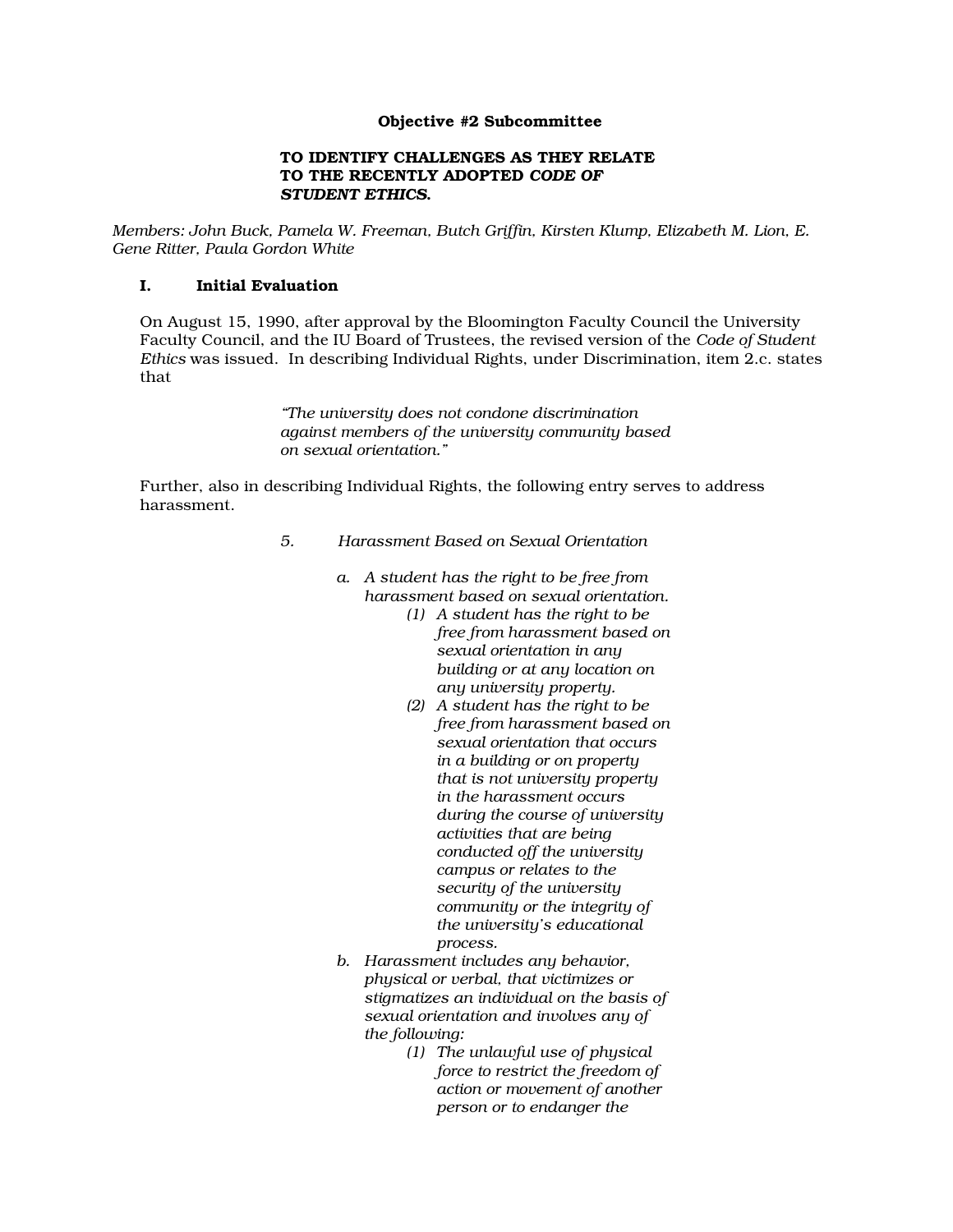*health or safety of another person;* 

- *(2) Physical or verbal behavior that involves an express or implied threat to interfere unlawfully with an individual's personal safety, academic efforts, employment, or participation in university sponsored extracurricular activities and causes the person to have a reasonable apprehension that such harm is about to occur;*
- *(3) Physical behavior that has the foreseeable effect of interfering unlawfully with an individual's personal safety, academic efforts, employment or participation in university sponsored extracurricular activities and causes the person to have a reasonable apprehension that such harm is about to occur; or*
- *(4) "Fighting words" that are spoken face-to-face as a personal insult to the listener or listeners in personally abusive language inherently likely to provoke a violent reaction by the listener or listeners towards the speaker.*
- *c. Indiana University administrators are responsible for publicizing and implementing the university's harassment policy in their respective jurisdictions.*
- *d. Students who believe that they are victims of harassment based on sexual orientation may obtain information concerning the university's policy and complaint procedures at the Office of the Dean of Students.*

## II. Assessment of Needs

The group began by contacting University departments and service units in order to determine what rules were in place for student services and benefits.

> Specific Case: Halls of residence access to "Family Housing." The Indiana University policy states that a couple must be legally married. In practice, however, Halls of Residence has bent that policy and allowed unmarried heterosexual couples access to housing.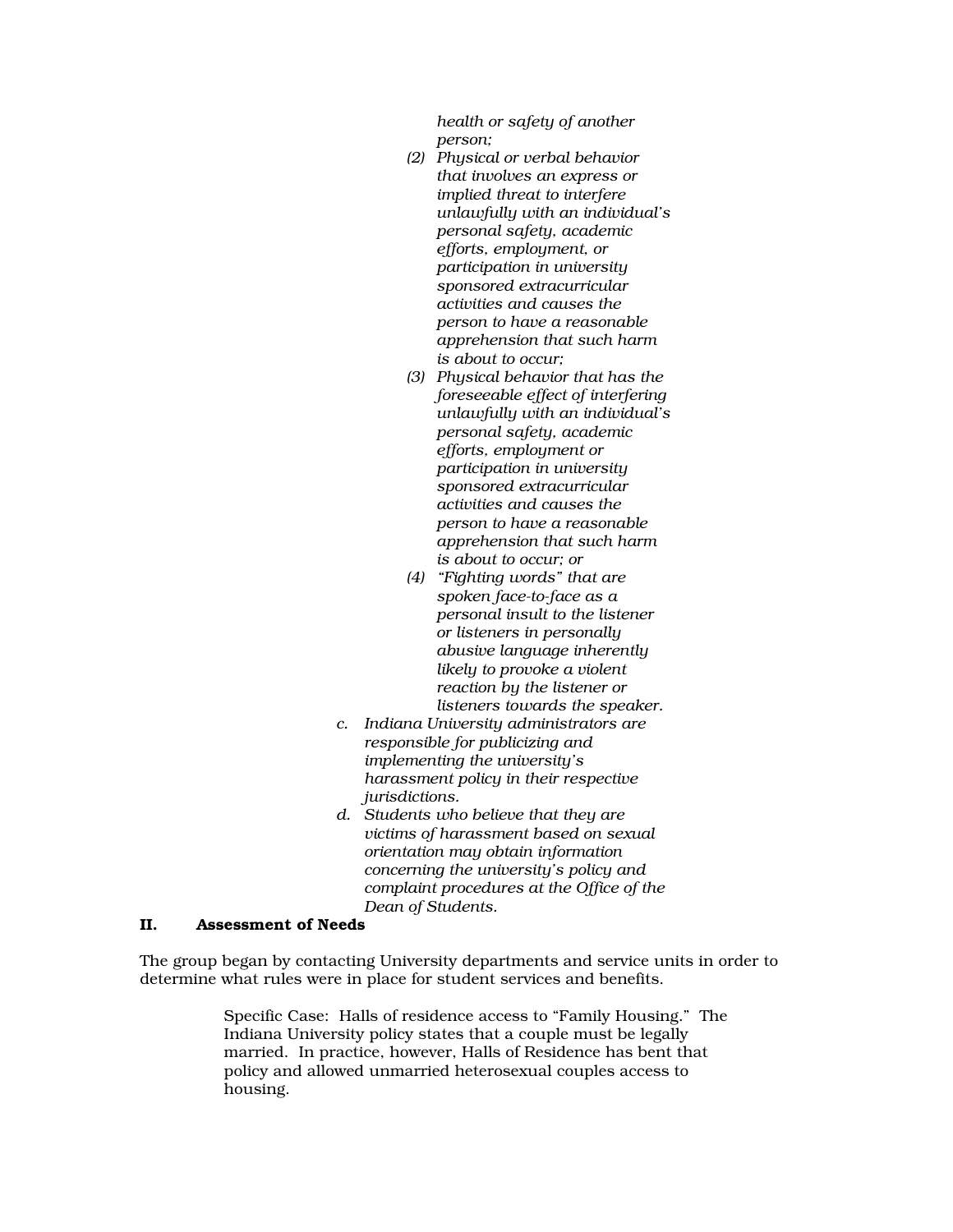Hall of Residence policy states that *"to be eligible for Family Housing you must be a legally married person with your spouse living with you or be a single parent with minor dependents living with you."*

Specific Case: Policy of Beck Chapel on "blessing unions." The governing board of Beck Chapel had in the past denied access to the chapel for same sex ceremonies.

Specific Case: The most recently issued (August, 1991) IU Affirmative Action brochure does not include "sexual orientation" in its non-discrimination statement. A member of the Task Force spoke with Shirley Boardman, Director of the IU Office of Affirmative Action, and was informed that "sexual orientation" had been in the statement produced by the Office of Affirmative Action, but that it was deleted from the statement some time before publication.

Specific Case: The Indiana Memorial Union Charge Account plan is available to faculty members, staff members, and associate instructors. Accounts are available only to individuals or married couples. This was not the case with other meal programs of the IMU and with the policies of IU Parking Operations.

Specific Case: A member of the Task Force received a copy of the Proposed Family Leave Policy in mid-December 1991, just prior to semester break, with a request for comments to be submitted by January 13, 1992. The proposal defined family in the traditional way.

## III. Action

This subcommittee has great concern over the restrictive definition of family which was being used by the Halls of Residence, and endeavored to create a new definition which would be more appropriate to the current situation of the entire university community.

A thorough exploration of family housing policies was conducted. The subcommittee read and evaluated the policy statement of the State of New York and those of five universities of comparable size to IU to see how each entity defined families and/or domestic partners. Much of the research work was accomplished by Tasha Yules, a graduate student who assisted the subcommittee with this project. It was found that numerous institutions had already revised or were in the process of revising housing policies. Particularly, the University of Oregon has revised its housing policy so that unmarried couples, gay/lesbian couples with or without children, and single parents who live alone are now eligible.

Individuals in today's society choose many options in relationships. The word "family" can no longer be rigidly restricted to those who have formalized their relationship through a marriage certificate or adoption order. College campuses nationwide have come to recognize a more realistic and certainly valid view of "family" to include partners whose relationship is long term and characterized by an emotional and financial commitment and interdependence.

The family housing issue is one of equity. The current family housing policy discriminates against and excludes individuals who are not traditionally married. The proposed family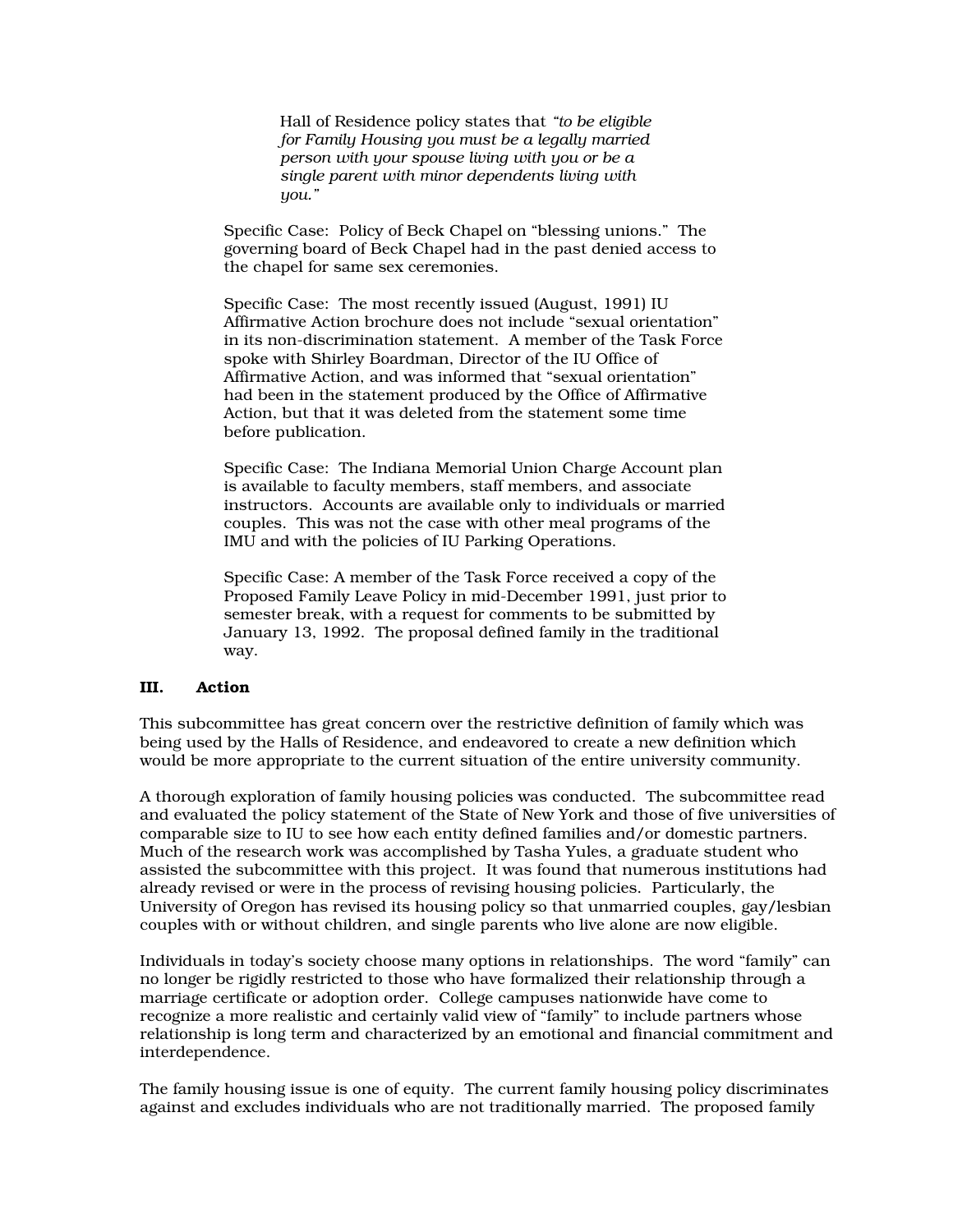housing policy gives equity to all domestic partners without discriminating against any committed relationship.

The Board of Trustees of Indiana University adopted a non-discrimination policy stated in the *Code of Student Ethics*. On the campus level, the Department of Residence Life supports diversity in its Statement of Diversity. Through these policies, Indiana University stands committed to provide its students with an optimal academic and emotional environment.

Indiana University's family housing is available to families in which one member is a registered Indiana University student. The proposal for a revised definition of family follows:

> *"Family" is defined as a relationship encompassing the following domestic partnerships:*

- *a) Traditional Marriage;* 
	- *b) Two adults sharing a household in an emotionally and economically committed relationship;*
	- *c) One or two adults caring for elderly parents residing in the same household;*
	- *d) One of two adults caring for minor or dependent children.*

Recognizing that there are space limitations, the following priorities have been recommended:

- 1) Families with children;
- 2) Families without children;
- 3) Faculty, staff, and others affiliated with the University, upon the exclusive approval of the Manager of Assignments and on a space available basis

At the October 18, 1991 meeting of the Task Force, members of the Objective #2 subcommittee presented this revised definition of family. The Task Force accepted the revised definition and agreed with a recommendation that it be submitted to Dean of Students Richard McKaig for his action in disseminating the definition to the appropriate groups of individuals for approval. The recommendation was presented to Residence Life and the Family Student Council. In Spring, 1993 the Campus Housing Committee appointed a subgroup to study the recommendation before a vote is taken by the whole Council.

## Beck Chapel Policy on Ceremonies

A member of the Task Force serves as a member on the Board of Directors of Beck Chapel and was involved in their discussions over opening the chapel to same sex ceremonies. After deliberation, and after input from the Office of University Counsel, the board voted unanimously to change the policy and a same sex service was performed in Beck Chapel in February, 1992.

Affirmative Action Brochure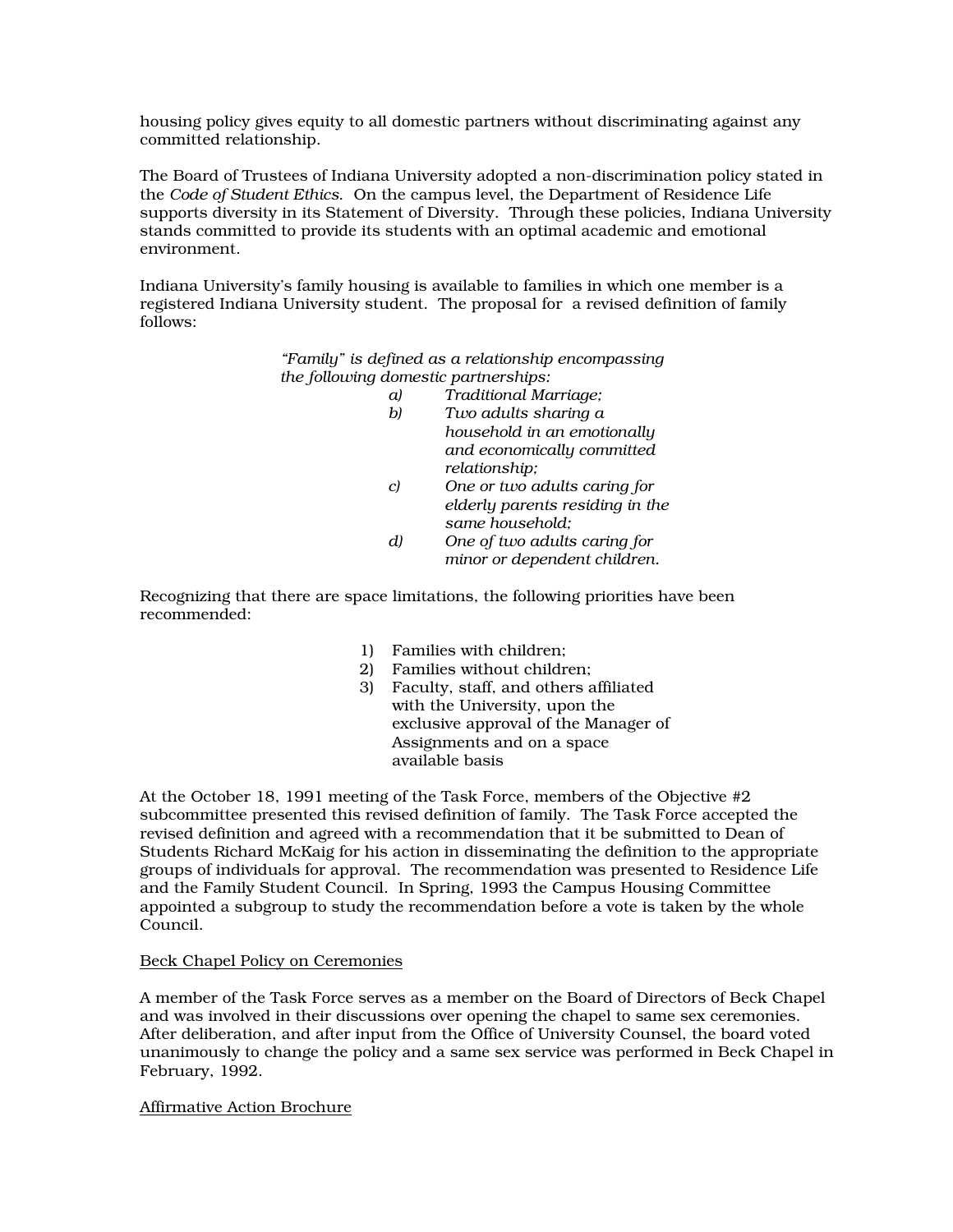The subcommittee obtained information about why the August, 1991 Affirmative Action brochure had excluded sexual orientation in the non-discrimination statement. Further, the subcommittee obtained information from IU Office of Publications regarding what phrase was being used in other University publications.

In December, 1992 a revised Affirmative Action policy which includes sexual orientation was adopted by the IU Board of Trustees for the IU system. Henceforth, brochures that include the affirmative action policy automatically include this statement.

## Family Leave Policy

As the proposed Family Leave Policy was defining "family" in the traditional way, a letter was written to Maurice Smith, Director of Human Resources, giving him some information about the efforts of our Task Force as regards to the definition of family for Halls of Residence purposes and a copy of the revised definition enclosed. Maurice Smith wrote back to thank the Task Force, and indicate that he had forwarded copies of the letter to Dan Rives, Director of Compensation and Benefits, and Doug DeFrain, Director of Employee Relations. It was suggested that we also share a copy of the correspondence with Margaret Mitchell, Assistant Vice President for University Administration, J. Terry Clapacs, Vice President for Administration, Judith Palmer, Vice President for Planning and Finance Management, and President Thomas Ehrlich.

## Miscellaneous Policies

The subcommittee realized that numerous departments and service units probably had policies which were in some way exclusive. Rather than confront each one individually, a decision was made to push for the revised definition of family to be implemented at a campus level, and have the policy change the system from the top.

# IV. Recommendations

The subcommittee supports the revised definition of family which has been recommended by the Task Force and expects that there will develop concentrated effort to obtain implementation at a campus level.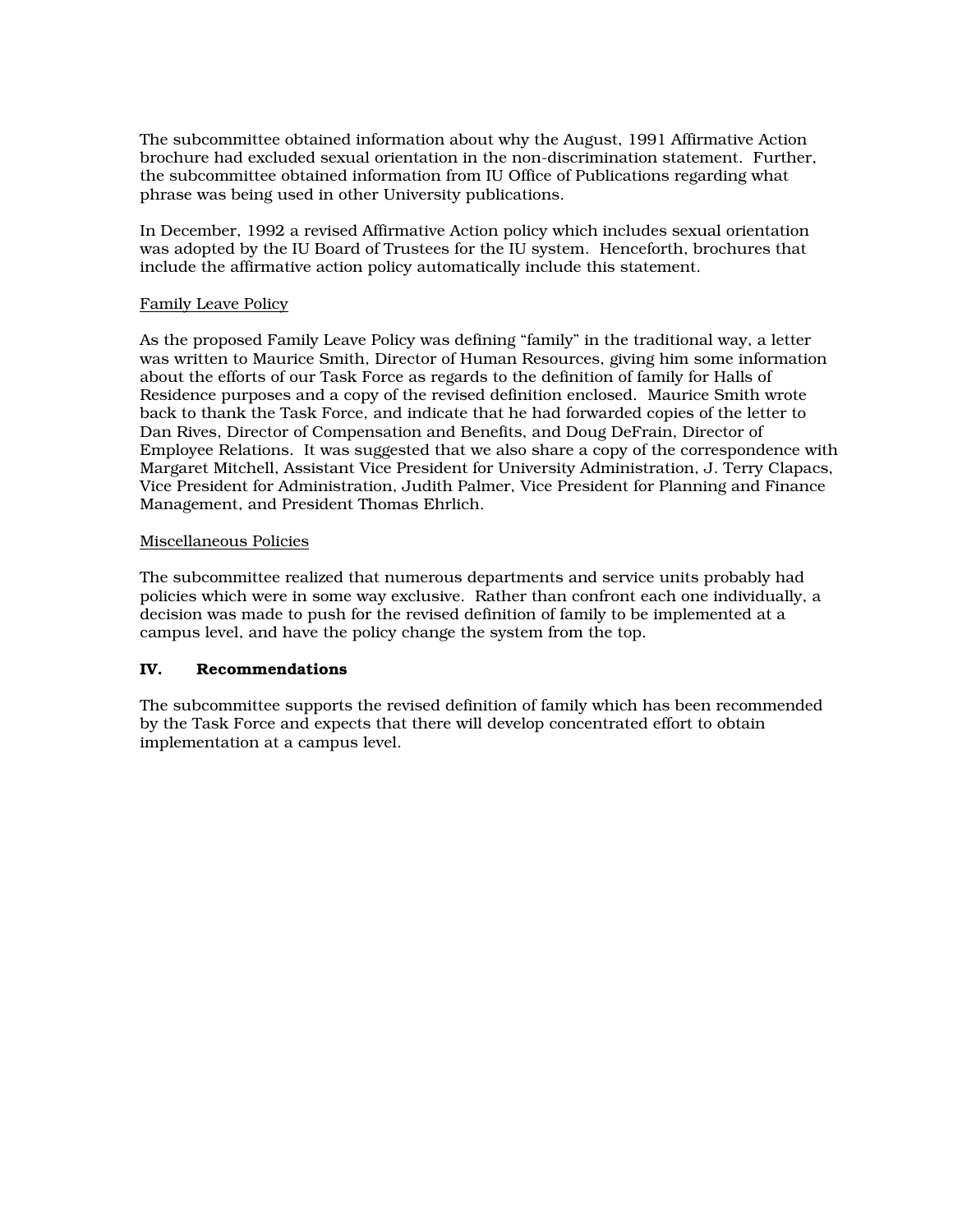## Objective #3 Subcommittee

#### TO EVALUATE THE PROPOSALS FROM STUDENTS FOR A CENTER FOR GAY, LESBIAN, AND BISEXUAL CONCERNS.

*Members: Glenn Anderson, John T. Baker, Alan P. Bell, J. Peter Burkholder, Joseph Clemens, Stephen A. Conrad, Charles R. Forker, Karen Frane, Jonathan Gray, Patty Muller, Jennifer Rudd, Paul Terzino, Martin S. Weinberg, Albert Wertheim, Eric Wright* 

## I. Initial Review of Proposals for a Gay/Lesbian/Bisexual (GLB) Center

In Dean Michael Gordon's letter of September 5, 1990 the third objective of the Educational Task Force on Gay, Lesbian, and Bisexual Concerns was to "evaluate the proposals from students for a center for gay, lesbian, and bisexual concerns." The Indiana University Board of Aeons had made a "Proposal for a University Funded Center for Gay, Lesbian, and Bisexual Advocacy, Awareness, and Support" in April, 1989 and the Student Body Senate passed resolution no. 89-5-2 on May 16, 1989 supporting a "Gay/Lesbian/Bisexual Support Center," as did the IU Residence Halls Association in Spring, 1989.

The Board of Aeons' proposal called for a Center under the administration of the Dean of Students. The Center would provide individual and group counseling, a 24-hour "hotline" to provide information pertaining to issues of sexuality, and referral information for on- and off-campus resources and agencies. Additionally, the Center and its staff would provide educational programming for Residence Life and other interested campus groups, general educational materials, and consultation and advocacy on human and civil rights for gay, lesbian, and bisexual students. The Board of Aeons suggested in helping students come to terms with their sexuality," and two full or part-time staff members with responsibility for educational programming and advising on-campus gay, lesbian, and bisexual student groups.

Senate Resolution 89-5-2 and the Residence Halls Association proposal also called for a Center that would report to the Dean of Students. Though these recommendations were not as specific as the Board of Aeons' proposal, they also called for the Center to be an educational resource center, providing counseling and programming for the gay, lesbian, and bisexual community and the campus. The proposals called for one full-time "professional counselor or support person as well as other staff members…" to serve as advisors.

In evaluating the proposals, the subcommittee noted that there were a number of common themes and concerns. First, it was noted that, based on estimated prevalence rates of homosexuality (10 percent) and bisexuality (up to 40 percent), a significant portion of the University population could be expected to be either gay, lesbian, or bisexual to some degree. Based on the total University population of 41,784 students, appointed staff, and full-time administrators, faculty and lecturers, 4,200 individuals might be expected to be homosexual and up to 16,700 bisexual. This segment of the University, though significant in terms of numbers, has not been adequately represented compared to traditional minorities.

A second major theme expressed in the proposals is that the gay, lesbian, and bisexual populations have been subject to "discrimination, harassment, and hostility," much as other minorities have. Discrimination, harassment, and hostility work counter to the University's goal of providing an atmosphere in which learning can take place. The Board of Aeons report emphasized the need for an unequivocal anti-discrimination policy at Indiana University.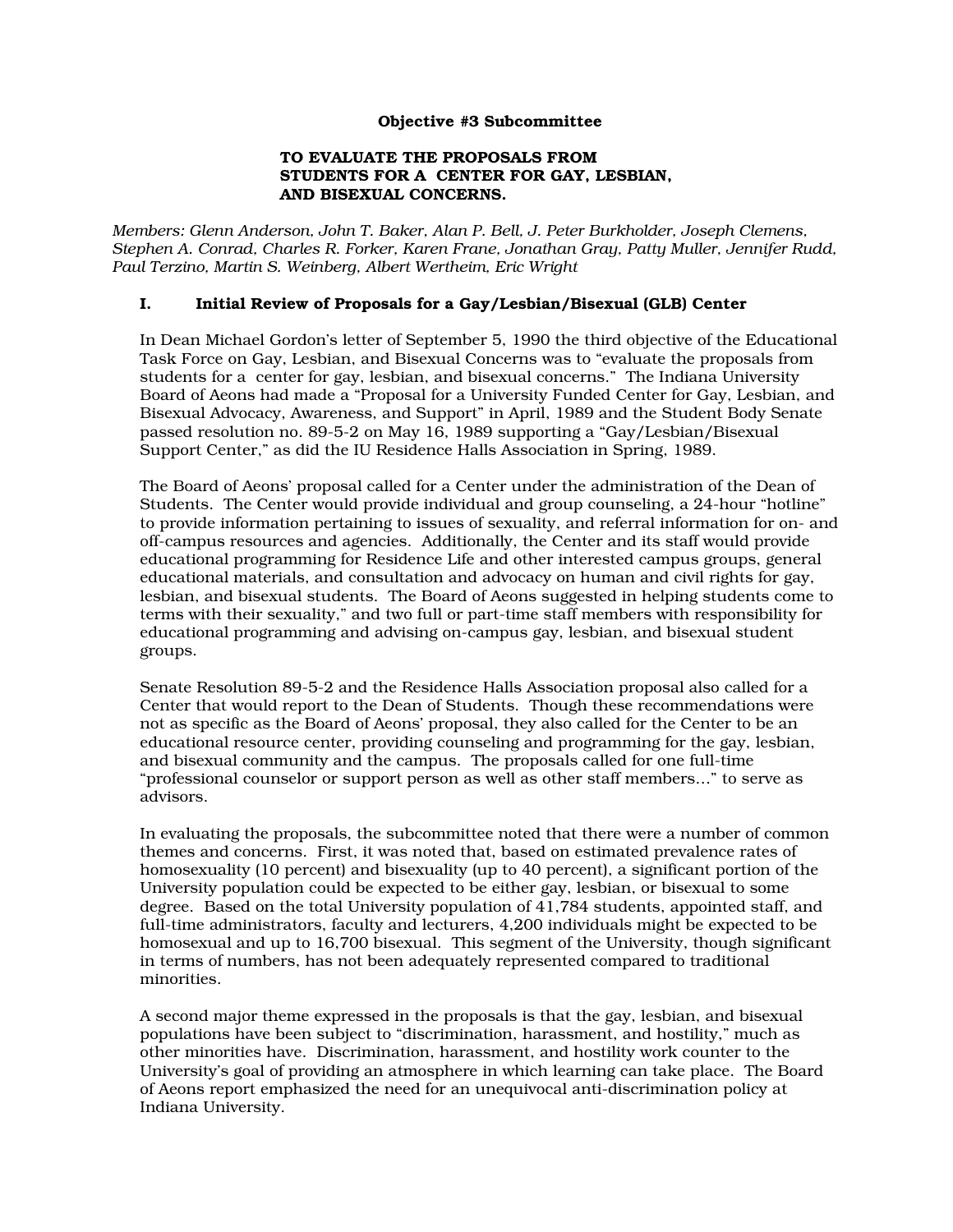Finally, the proposals noted that other universities have responded to the societal challenges around issues of sexual orientation by establishing centers or offices devoted to dealing with such issues. At Indiana University, there are currently several on-and offcampus groups and agencies providing services specifically for gay, lesbian, and bisexual students. OUT and Outreach are two University-supported support and social groups. Coming Out is an off-campus support group composed of primarily gay male students. The Gay, Lesbian, and Bisexual Anti-Harassment Team (reporting to the Dean of Students, Campus Life Division) is an on-campus agency that investigates alleged incidents of harassment based on sexual orientation.

In evaluating the three proposals, the subcommittee felt it was important to review the efforts on other campuses. The subcommittee wanted to know how other major universities had dealt with discrimination based on sexual orientation and what efforts had been made to address the needs of gay, lesbian, and bisexual students. The subcommittee also wanted to know about established GLB centers on other campuses: what services they provide, their staffing patterns, what kind of physical facilities they have, and their administrative and funding links to their universities.

## II. Gay, Lesbian, and Bisexual Student Centers, Offices or Programs at Other Universities

A number of colleges and universities were contacted to see how they have responded to gay, lesbian, and bisexual populations and sexual orientation issues on their campuses. The subcommittee inquired as to the types of programs and services that are provided to gay, lesbian, and bisexual students at these institutions. Among the schools contacted and the kinds of information received from each include:

**其** The University of Massachusetts-Amherst, telephone interview with the Office of Gay, Lesbian, and Bisexual Concerns, and report, "The Consequences of Being Gay"  $\blacksquare$  The University of Michigan, telephone interview with Jim Toy, co-coordinator of the Lesbian and Gay Male Program Office and supplemental material such as 1990-91 and 1991-92 budget proposals

 Ohio State University, telephone interview with the Office of Gay, Lesbian, and Bisexual Student Services and report "A Safe Space," and additional supplemental materials

The University of Pennsylvania, telephone interview with Bob Schoenberg, Director of the Program for Lesbian, Gay, and Bisexual Students

 Rutgers University, telephone interview with Dean James Anderson who chaired the review committee that issued the report "In Every Classroom: The Report of the President's Select Committee for Lesbian and Gay Concerns"

 Vassar College submitted to our subcommittee the "Task Force on Gay, Lesbian, and Bisexual Concerns: Final Report."

The subcommittee tried to discern the commonalities among the various programs and offices at these institutions. We noted that each of these institutions has a sexual orientation non-discrimination policy in place which applies to all levels of the university. Currently there are over 100 American colleges and universities that have adopted nondiscrimination equal opportunity policies. Within the eleven institutions of the "Big 10," IU was one of the last institutions to adopt a non-discrimination policy with regard to sexual orientation in recruiting, hiring, promotion and education.

Indiana University's initial recognition of the rights of gay, lesbian, and bisexual students appeared in the *Code of Student Ethics*, adopted in 1990; however, in this document such rights are set apart from other minorities' rights. The University "does not condone"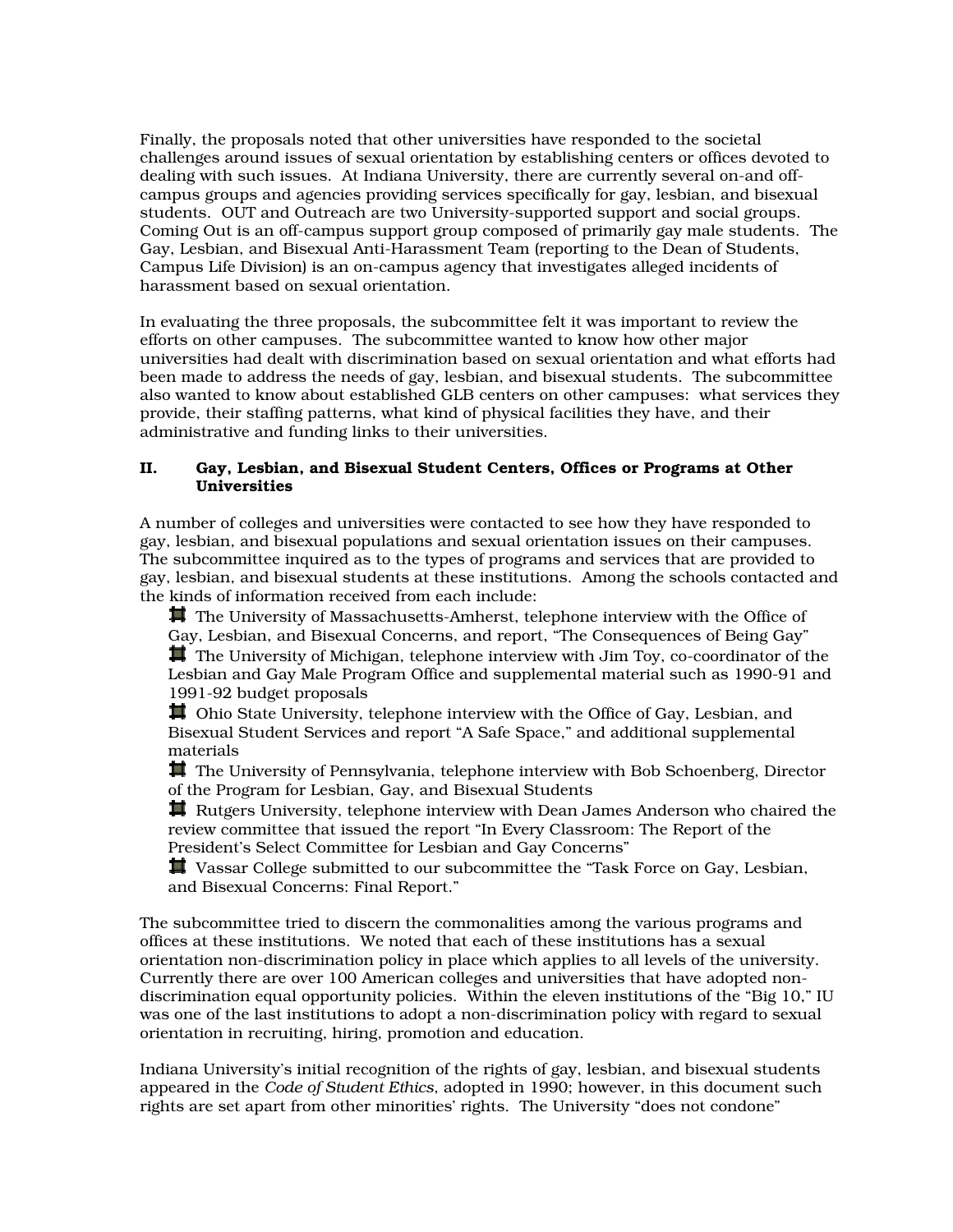discrimination based on sexual orientation, but this is clearly a much weaker stance than its affirmative action policy "which is designed to eliminate any discriminatory practices."

Most of the GLB centers/offices were established to meet student demands for services and to ameliorate homophobic actions against their gay, lesbian, and bisexual populations. A number of offices noted that violent incidents occurred before their schools agreed to establish a person and/or office to provide counseling in a safe and non-intimidating environment. For example, the University of Massachusetts-Amherst stated that physical assaults and a number of repugnant incidents occurred before their school agreed to establish their GLB Office in 1989.

While a number of programs initially were formed to provide student services, most offices either officially of unofficially have expanded their services to represent faculty, staff and alumni constituents. At the University of Pennsylvania, the office provides services to gay, lesbian, and bisexual faculty, staff, and alumni, even though it is titled "Program for Lesbian, Gay, and Bisexual Students." It assists with faculty and staff benefits, coordinates alumni association activities, advises gay fraternities and lesbian sororities, and coordinates a Speakers Bureau of 20-30 individuals.

Programs such as those at the University of Michigan and Pennsylvania indicated that a GLB center or office should be staffed by male/female co-coordinators to ensure that the unique needs of gay men and lesbians be respected and addressed. The need for gender parity was recognized so that sexism in society at large would not be replicated within the structure of the services provided. Budgetary limitations have prevented other programs from being able to adopt this staffing policy.

All of the GLB programs provide support and referral services for victims of harassment. Each spends a great deal of time educating and providing university-wide programming about discrimination and harassment, and they indicated that addressing systemic discrimination experienced by gays and lesbians remained an ongoing concern.

The subcommittee noted an additional benefit for establishing a GLB office in that all resources of gay, lesbian, and bisexual persons would be consolidated on campus. IU's present model of providing services at various offices and agencies across campus may avoid duplication of services; however it does not provide a "critical mass" of counseling, educational, and advocacy support in a "safe space." At a GLB office, study and free expression of ideas and opinions of concern to gay, lesbian, and bisexual students can be free from fear of hostility that one would encounter in trying to acquire information in an otherwise intimidating academic environment. Such offices provide a permanent place to meet for social, academic, and emotional support, as well as providing visible witness that the institution values its gay, lesbian, and bisexual people.

The centers were committed to addressing university needs that included but went beyond, the needs of individual students. These programs shred common themes that institutions must be committed to more than merely including sexual orientation in their affirmative action policies and plans. Providing a safe place to meet, an academic environment that accepts and nurtures all members of its community, professional and peer counseling, financial commitment to services for gays, lesbians and bisexuals, and positive role models of openly gay faculty and professional staff are just a few of the areas that must be addressed. Moreover, many of these offices have already developed strong liaison relationships and provide joint programming with existing offices serving larger minority populations in order to address double and triple oppression experienced by the gay, lesbian, and bisexual African, Asian, Hispanic and Native American communities.

# III. Survey Instrument Development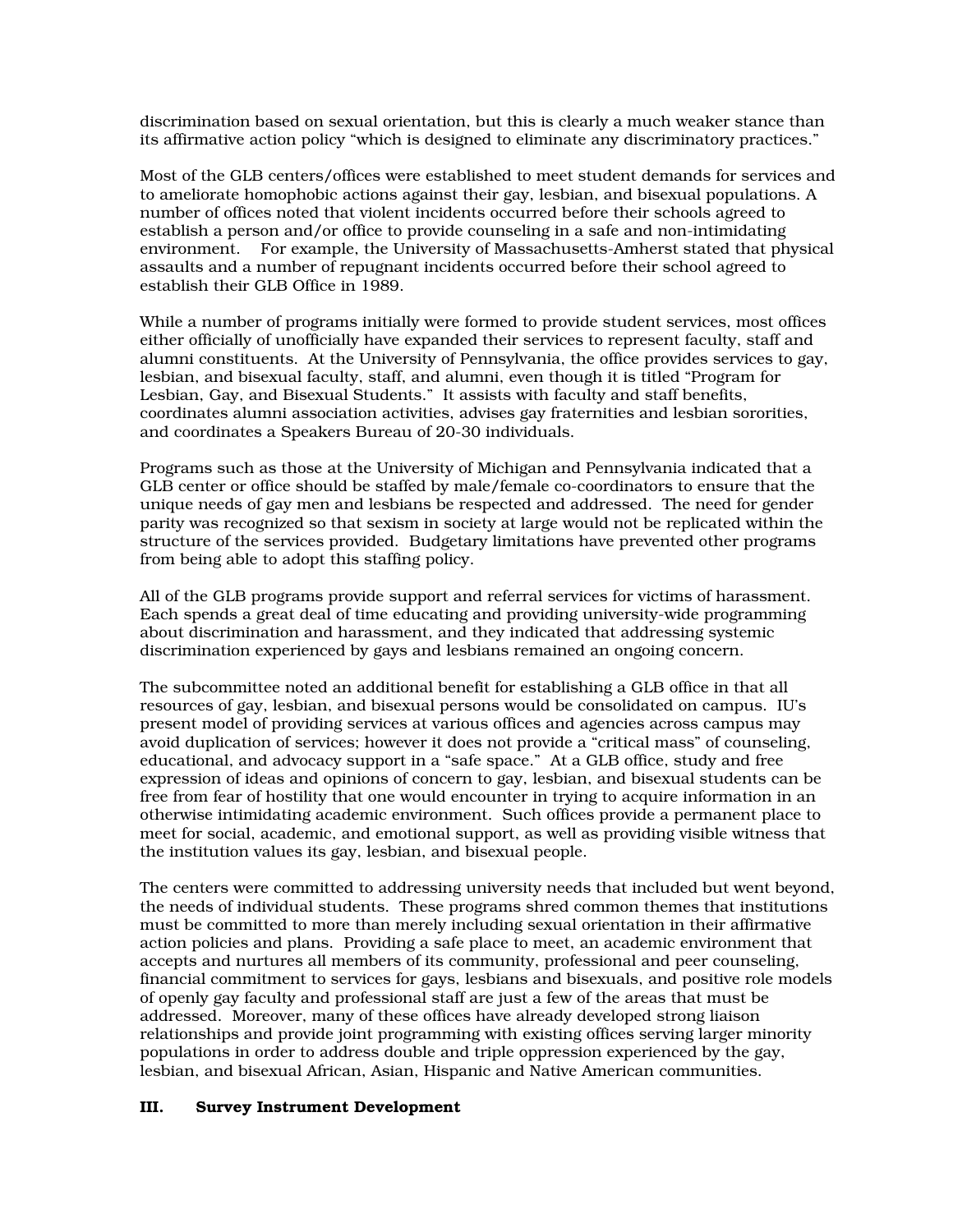Early in its review of the work done at other campuses, the subcommittee agreed that it should follow the model set by the University of Massachusetts-Amherst. This model involved attempting to assess the needs of gay, lesbian, and bisexual students through the use of a survey instrument. Similarly, the subcommittee's survey would cover a number of focus areas, including the degree to which students perceive themselves as being the targets of harassment and discrimination, the sources of support the students are aware of and utilize on- and off-campus, and the effects of perceived discrimination on their academic, social, and emotional lives. Moreover, it would attempt to assess the general administrative and intellectual climate as it impacts on gays, lesbians, and bisexual students.

Over a period of 14 months, members of the subcommittee met over 25 times to develop a survey that would provide useful information to the University regarding the experiences of its gay, lesbian, and bisexual students. Other University offices and individuals assisted in the development of the survey, including the Office of the Dean of Students, the Center for Survey Research, the Kinsey Institute for Research in Sex, Gender, and Reproduction, representatives from IUSA and OUT, and several social science faculty members. The survey was extensively reviewed and revised during this period.

# IV. Findings of the Survey

The survey instrument was approved for distribution by the Human Subjects Office of Research and the University Graduate School (RUGS) on April 3, 1992. During the course of its final review, the committee requested funding in the amount of \$2,600 to cover the costs of the Center for Survey Research in reproducing the survey and analyzing the data, as well as incidental costs involved in distribution and advertising of the survey.

Following final approval and funding, 2,000 copies of the survey were distributed in April, 1992 and additional funds enabled a distribution of 1000 surveys in October, 1992. It is interesting to note that questionnaire returns exceeded those received in similar surveys by other institutions of equal or larger size. Data have been analyzed and a preliminary report with the findings of the survey is attached.

# V. Indiana University Responds to the Challenge of Diversity

To address the concerns of gay, lesbian, and bisexual students on the Indiana University-Bloomington campus requires a commitment to their well-being which suggests this academic institution must become more sensitive to and knowledgeable about the issues of safety, organized social and cultural activities, academic interests and needs, and alumni and career networking. Our subcommittee submits the following recommendations:

- (1) Though the subcommittee commends the University for adopting an equal opportunity/affirmative action policy that acknowledges the rights of gay, lesbian, and bisexual students, faculty, and staff to be free of discrimination based on sexual orientation, in education, hiring, and advancement at the university, the subcommittee also strongly urges the University to affirm the life partnerships of students, faculty, and staff by extending benefits such as family leave, health insurance, housing, and fee courtesy to the partners and children in these relationships. Such benefits, which are routinely extended in the case of traditional heterosexual marriages, would signify the University's commitment to and affirmation of its gay, lesbian, and bisexual population.
- (2) The subcommittee recommends that the findings of the survey report be used as the basis for actions taken to enhance the quality of life for gay, lesbian, and bisexual students on the IUB campus.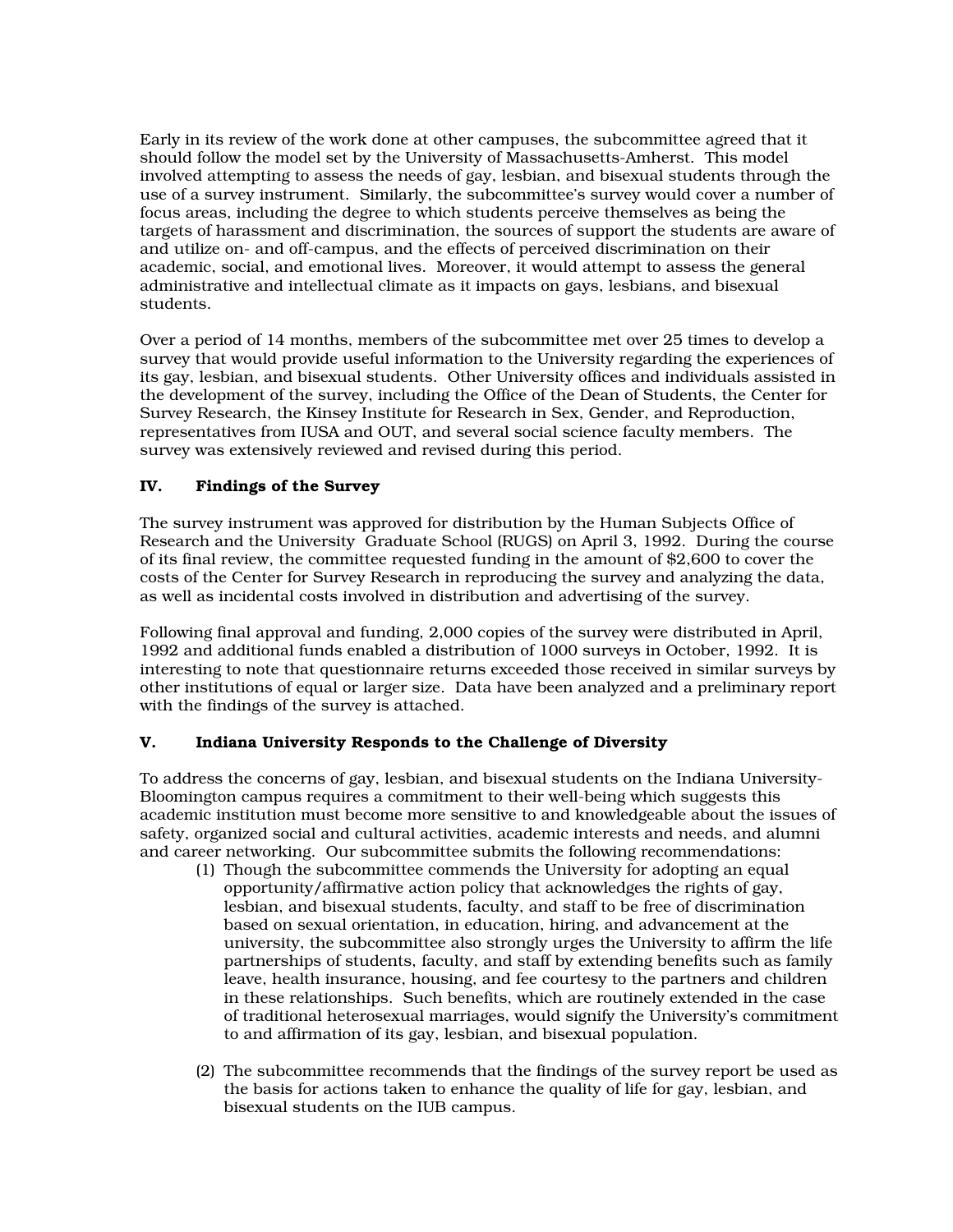- (3) The subcommittee further recommends that the entire faculty, staff, and student body be surveyed to assess the level of and effects of homophobia on campus. To what extent do these attitudes exist and impede students' educational efforts, cause emotional or physical injury, and have a deleterious effect on the teaching, research, and employment endeavors of faculty and staff?
- (4) Indiana University must establish a Gay, Lesbian, Bisexual Center that would:

 receive the institution's commitment for financial and programming support;

- carry a guaranteed charter to serve students, faculty, staff, and alumni;
- consolidate all resources for gay, lesbian and bisexuals on this campus;
- $\blacksquare$  educate the campus community concerning sexual orientation, including discrimination and harassment;
- coordinate educational, cultural and social events for GLB population;
- employ a man and a woman as coordinators for a gender balanced team to ensure the unique needs of gay men and lesbians are respected and addressed;
- **provide professional and peer counseling and referrals;**
- establish support services for victims of harassment or discrimination;
- include a resource center where individuals could be free from fear of hostility that one encounters in trying to acquire information in an intimidating academic environment
- serve as a center for people of any sexual orientation who wish to learn more about homosexuality;
- conduct in-service workshops concerning sexual orientation for professionals and their organizations;
- **provide a safe and permanent place to meet for social, academic, and** support groups for gays, lesbians, and bisexuals.

The coordinators for the GLB center will have a strong advocacy role and serve as consultants pertaining to nondiscrimination policy and disciplinary practices.

Currently Indiana University has no formal or visible mechanism for addressing the multiple issues of gay, lesbian, and bisexual students, faculty, and staff; the University's affirmative action policy only addresses employment and education issues for gay, lesbian, and bisexual students, faculty, and staff, but does not extend benefits or acknowledgement to their life partners and children; and there is no safe space to foster dissemination of accurate information pertaining to sexuality, where gay, lesbian, and bisexual students, faculty, and staff can meet without fear of harassment, and where services for gay, lesbian, and bisexual students, faculty and staff may be coordinated.

The subcommittee concluded that it is incumbent upon the University to promote the safety, well being, and rights of its gay, lesbian, and bisexual students, faculty, and staff; and to establish a learning and working atmosphere that promotes and encourages intellectual and individual development and freedom. To that end, the subcommittee formally recommends the establishment of a Gay, Lesbian, and Bisexual Center on the Indiana University Bloomington campus, and the explicit recognition of non-traditional life partnerships by the University including its personnel and benefits policies.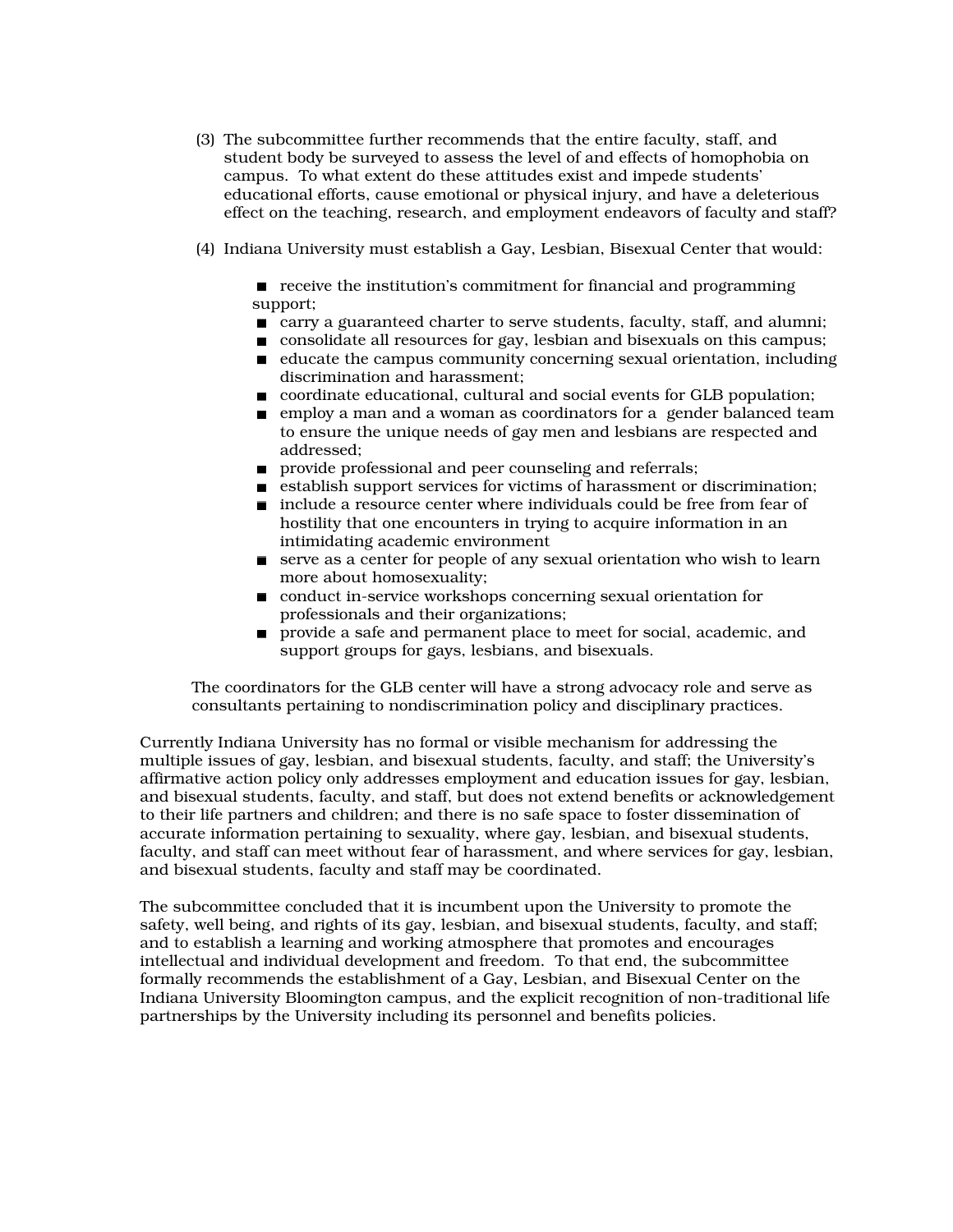## Objective #4 Subcommittee

## TO COLLECT, DEVELOP, AND IMPLEMENT EDUCATIONAL RESOURCES.

*Members: Paul Atkinson, Kathryn Brown, Susan A. Carty, Kathleen Cerajeski, Kim Davis, David Frasier, Reinhardt Grossman , Dennis Hill, Barbara Johnson, Shoshana Keller, Noretta Koertge, Richard Long* 

## I. Initial Evaluation

The members of the subcommittee immediately recognized a need for published resources which would provide information on library holdings, services, individuals, departments, and organizations on and off campus. Accessibility to resources was also a concern, and was an item which was agreed would continue to be monitored.

Work was begun immediately, and at the November 30, 1990 meeting of the Task Force members of the subcommittee presented a recommendation for the creation and distribution of a series of printed and electronic communications.

Items discussed included a small brochure which would provide descriptions of area organizations and resources, a brief gay, lesbian, and bisexual history of the Bloomington area, and a general list of ongoing activities; a large brochure which would provide a more detailed gay, lesbian, and bisexual history of Indiana University-Bloomington and the Bloomington community, a list of resources for information and support services, information on recurring campus and community events, and which would include University policy statements; an electronic publication available through AIE which would contain text very similar to that of the large brochure; occasional flyers announcing specific meetings and events; and a special flyer for international students which would define terms and include instructions on where to get more information and who to turn to for assistance.

One member of the subcommittee set out to investigate the holdings of the IU Main Library. In exploring these resources it was discovered that the Library has had a persistent problem with periodicals in that they are often stolen or defaced. To avoid this, periodicals must now be checked out from a secure area. The subcommittee was concerned that this might prove to be an obstacle for some students.

Another item explored was the creation of a Gay Studies Program. Attempts were made to contact other universities to find out if they had created or even investigated such programs, and what their experiences had been. Plans were tentatively made to survey faculty members to discover which courses contained materials relating to sexuality issues and whether faculty members would be willing to add such topics to existing courses.

## II. Actions

## Support Services Flyer

In Spring, 1991 members of the subcommittee created an inexpensive legal-size flyer in response to a request for such a publication by the Dean of Students Division. The flyer provided information on support services for gay, lesbian, and bisexual students. Included were IU advocacy, legal, and support services, health, counseling, and medical resources; emergency services, HIV testing and AIDS support; and groups addressing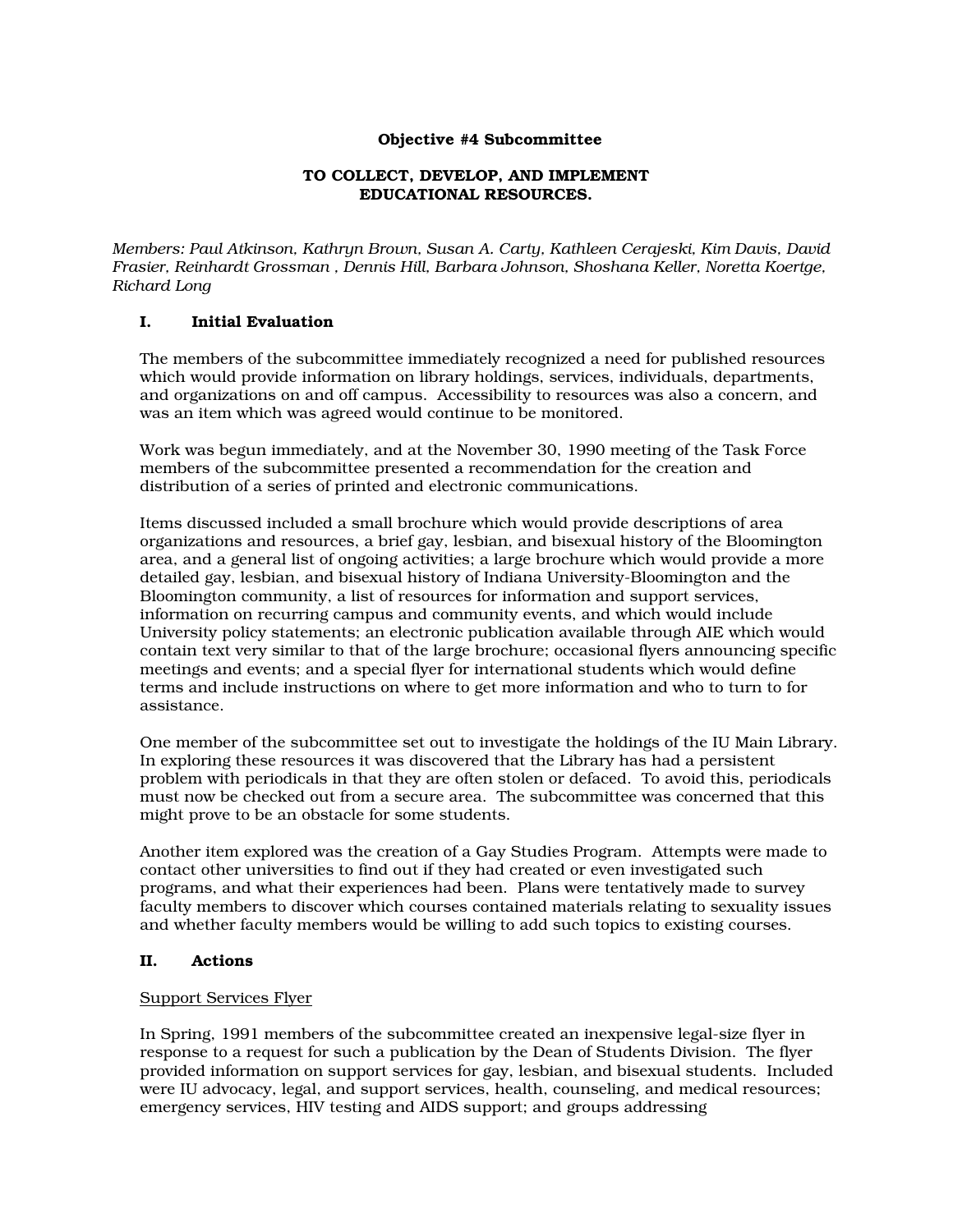religious/spirituality issues. A camera-ready layout was provided to the Dean of Students Division, which provided the funds for duplicating and was responsible for its distribution on campus.

## Brochure

In Fall, 1991the group, with the assistance of editor/writer Karen Grooms of the IU Office of Publications, produced a brochure for broad distribution to IUB students. The publication offered a historical overview of the Bloomington gay/lesbian/bisexual community and a list of over 30 academic support, and social resources with short descriptions and phone numbers. The publication served as an overview as the small format did not allow for in-depth descriptions of any service or organization. Instructions suggest students call up the gay, lesbian, and bisexual AIE/VAX computer listing (described below) for detailed information on each group and service.

10,000 copies of the brochure were printed at a total cost of \$772.30, provided by the Office of the Vice President, Bloomington. Brochures were distributed through the Dean of Students' display at University Division FOCUS summer orientation; a display table at international student orientation; residence hall panel presentations and R.A. training sessions; A.I. diversity training programs; campus gay/lesbian/bisexual groups; the Center for University Ministry and other campus ministry offices; and many campus offices such as the Health Center, Office for Women's Affairs, and the Dean of Students Division.

# AIE/VAX Listing of Resources/Organizations

In November, 1991 the subcommittee created a file of lesbian, gay, and bisexual and community information for the Academic Information Environment (AIE) of the University VAX system. (The file is located under the "Diversity" category of "University Life.") Two subcommittee members were responsible for collecting and updating information on the AIE/VAX network. The file is maintained by Health and Wellness Education at the Health Center. Because the listing is not limited in size, fuller descriptions of organizations and services are available on the AIE/VAX listing, the list has expanded and information on groups/resources has been updated. The file includes details about services and meetings schedules and offers various means of contacting the coordinators, including phone numbers, mailing addresses, and e-mail addresses.

Students use individual accounts to access the AIE/VAX file through University-owned computers or through their own computers by modem. A report on the usage of the Gay, Lesbian, and Bisexual listing for the months of October, 1992 through February, 1993 follows. For purposes of comparison, figures on usage of several Health Center files are also provided.

|                                                        | Oct. '92 |       | Nov. '92 Dec. '92 Jan. '93 |       | Feb. '93 |
|--------------------------------------------------------|----------|-------|----------------------------|-------|----------|
| Diversity                                              |          |       |                            |       |          |
| Gay, Lesbian, Bisexual 296/376 254/294 260/314 240/260 |          |       |                            |       | 168/192  |
| <b>Health Center</b>                                   |          |       |                            |       |          |
| CaPs                                                   | 36/41    | 32/40 | 43/63                      | 32/33 | 33/38    |
| <b>Health and Wellness</b>                             | 35/40    | 36/44 | 41/53                      | 32/35 | 39/52    |
| Health Information                                     | 74/98    | 62/70 | 83/97                      | 76/93 | 57/69    |

*Note: The number before the slash indicates then number of different users that month. The number after the slash is the number of times the*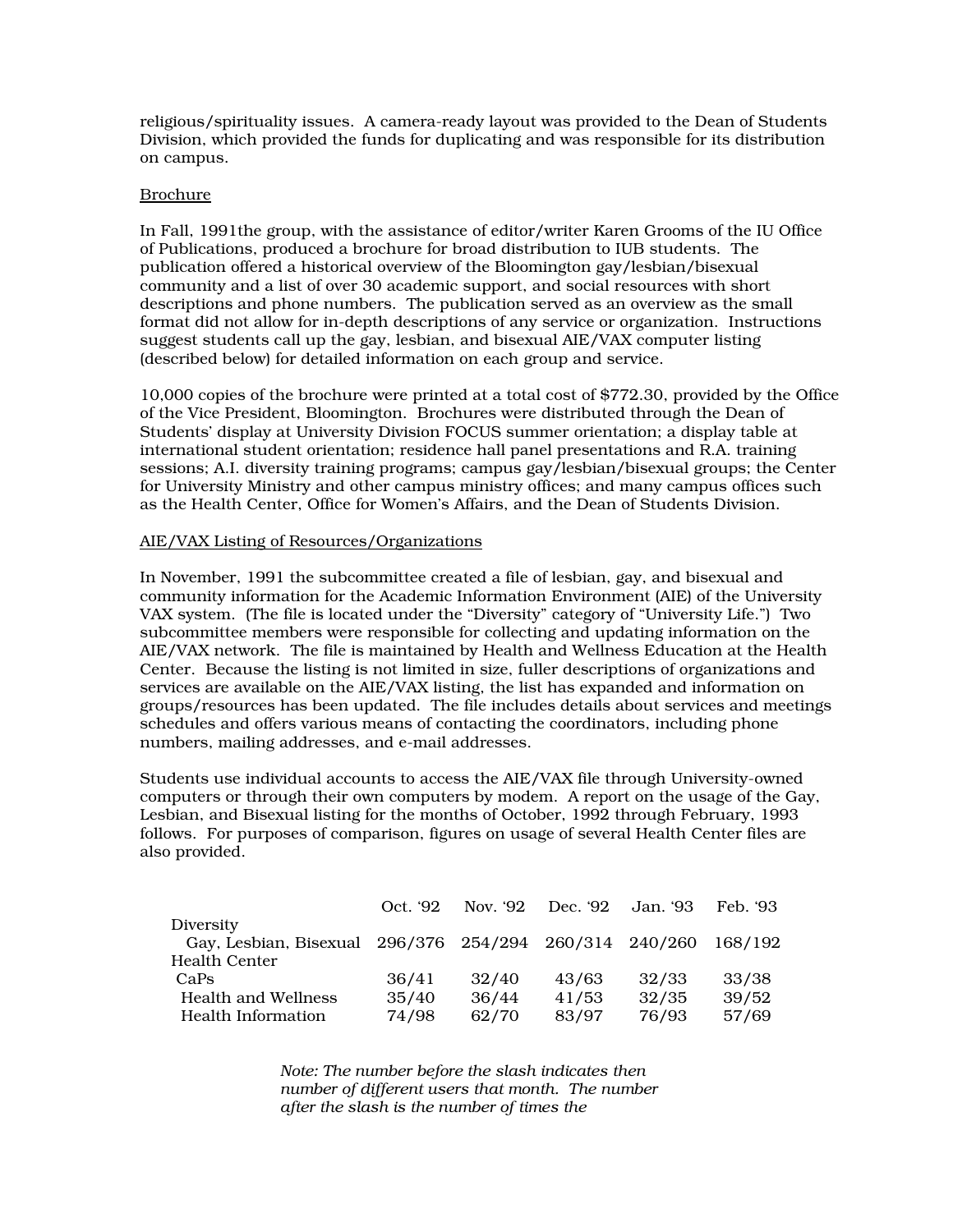*information was looked at during that month (i.e. the Gay, Lesbian, and Bisexual file was accessed by 296 users a total of 376 times during the month of October, 1992.)* 

## International Student Orientation Flyer

The group considered producing a flyer for dissemination among incoming international students. The flyer would explain American views on homosexuality, state the University's policies on nondiscrimination and anti-harassment, and direct students to detailed information and assistance. Estimated cost for production of 1000 flyers, duplicated in black ink on color paper, was \$31.

On approaching the Director of the International Center with a request to include such a flyer in the orientation packets for incoming international students, a member of the task force was told that only materials generated by the Center could be included in packets, though we were free to provide publications for information available on tables at the Center (the tables include such promotions as athletics tickets information and the arts schedules). In lieu of printing a separate flyer, we provided 300 brochures for the table distribution.

Also, a member of the Task Force approached the general editor of the *Hoosier Guide: A Guide to the Bloomington Community for the Student from Abroad* about the possibility of including a small section on sexual diversity in the publication. The *Hoosier Guide* is a publication of Bloomington-Worldwide Friendship, Inc. Because the publication did not acknowledge racial issues or other minority concerns, it was thought inappropriate to include material on sexual orientation alone. Instead of submitting text solely addressing sexual orientation, a Task Force member wrote and submitted an entry on multiculturalism (see attachment) that was included under the "Customs and Culture" section of the booklet. The section on multiculturalism broadly addresses diversity and says that differences in sexual orientation are personal characteristics that are "beginning to receive greater tolerance and respect."

## Student Handbook

The Office of Publications editorial/writing staff is currently at work on a new IU student handbook that will include a list of major lesbian, gay, and bisexual organizations. The Task Force has requested that details on where students can get more detailed information on campus/community organizations and activities (i.e. AIE/VAX listing, Health Center, Dean of Students Annex, Office for Women's Affairs) be included as well.

## Bibliography of IU Library Holdings

The project to create a bibliography of IU library holdings was begun in 1991 by one member of the subcommittee who started by printing out listings from the Library Information Online system (IO) and cutting and pasting entries into a volume which was Xeroxed and supplied to the Research Collection Reference Desk at the Main Library. In 1992 another member of the subcommittee undertook a project to update the publication by electronically dumping IO listings into a WordPerfect document and editing the material into a volume of approximately 250 pages, citing over 725 books, periodicals, and audio and video tapes. This volume replaced the earlier edition at the Research Collection Reference Desk. A copy was also provided to OUT to be kept available in their offices.

## Gay Studies Program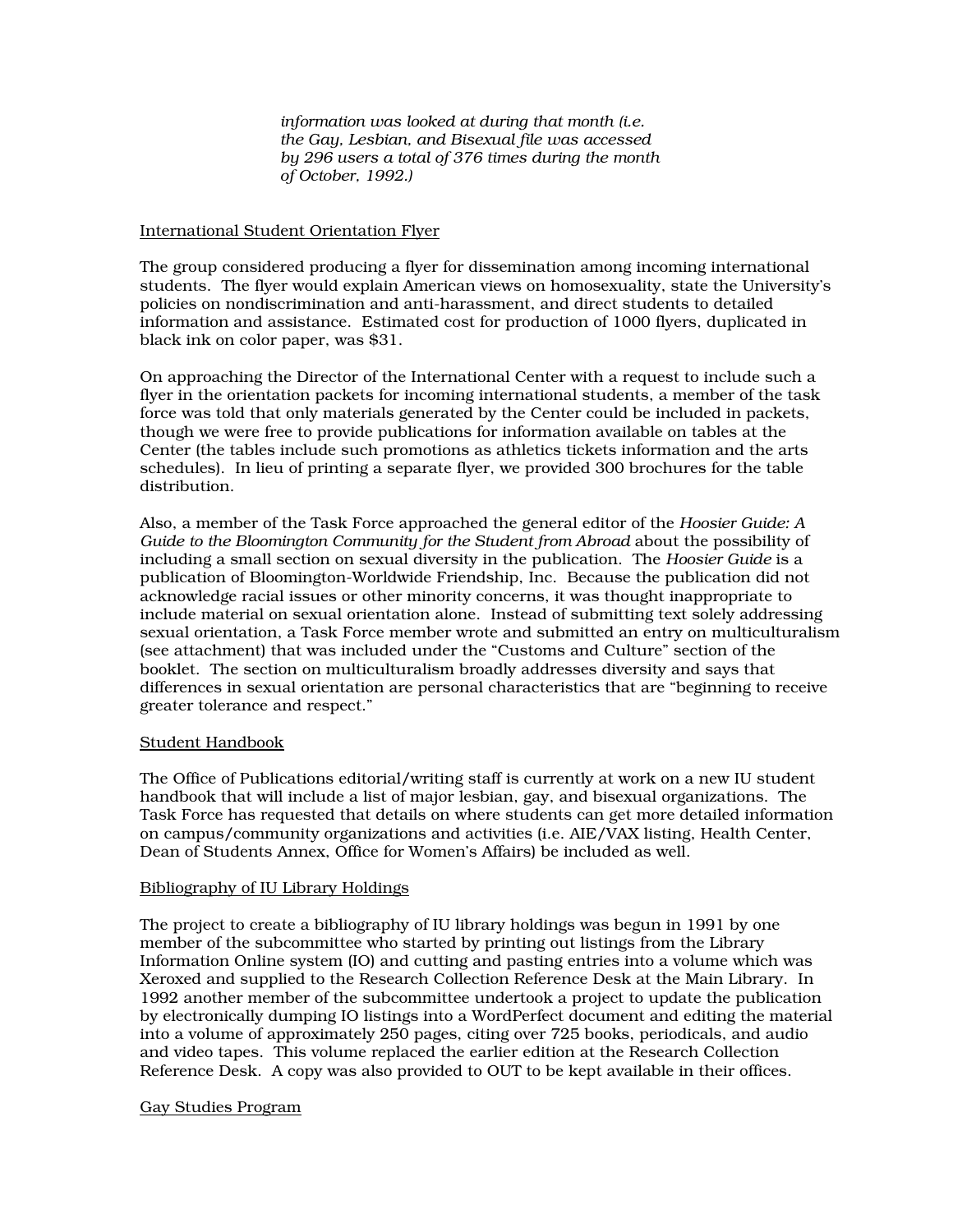The Task Force found considerable interest in and some development of gay academic studies programming at colleges and universities around the country. Of particular note are: a research center on gay studies at City University of New York; a national Lesbian-Gay-Bisexual Studies Conference that has met annually since 1987, as well as many regional student conferences; formation of a national association for gay, lesbian, and bisexual studies; an undergraduate department of lesbian and gay studies at City College of San Francisco; and programs and courses offered my many institutions, including Yale, Duke, the Massachusetts Institute of Technology, Princeton, and the University of California-Santa Cruz.

Notable also is a new rise in publication of books addressing or touching on gay studies, particularly among academic publishers, and the high success of sales of these books. A sample of 1992-93 titles in gay, lesbian, and bisexual studies reported in The Chronicle of Higher Education included books published by Oxford University Press, Rutgers University Press, Columbia University Press, Indiana University Press, Temple University Press, and the University of Minnesota Press. Several university presses including those of Duke University, New York University, Oxford University, and the University of Chicago are starting special series devoted to sexuality/homosexuality.

At IU doctoral students may earn an interdisciplinary graduate minor in human sexuality. Current IU faculty members in many disciplines are capable of teaching courses on gay, lesbian, and bisexual subjects. In addition to the IU Main Library's fine holdings in human sexuality/homosexuality, the Kinsey Institute library and collections provide a unique and valuable resource for scholarship.

# III. Recommendations

Members of the Task Force were encouraged by the burgeoning interest in the area of lesbian, gay, and bisexual studies. Although the Task Force offers no recommendation for the formation of such a studies program at Indiana University at this time, we do recommend that study on this issue continue and that they administration be open to proposals for courses dealing with bisexual, lesbian and gay subject matter, and to further exploration into the establishment of a new minor in gay, lesbian, and bisexual studies. Consideration should also be given to the creation of a research center on this subject at Indiana University Bloomington.

The subcommittee feels that the most pressing need is for the publications which have been initiated by the group to be updated, reproduced and distributed on an ongoing basis.

Information on organizations and services for gay, lesbian, and bisexual students changes frequently. Initially, the Task Force thought the life of the brochure might be two to three years, but after noting the continual changes in information, we feel the life span of the publication more reasonably to be a single year. We recommend that the Brochure be reprinted, with changes, every summer for distribution in the fall. Cost for reprinting 10,000 brochures for 1993-1994 would be approximately \$850.

Maintenance of the Gay, Lesbian and Bisexual listing on AIE/VAX will need to be accomplished by one or more individuals appointed for that task. The two current Task Force volunteers have agreed to continue their work in that capacity if requested. Health and Wellness Education is willing to continue maintaining the file, though as more files are added under the subcategory "Diversity" (currently the Gay, Lesbian, Bisexual files is the only one) it may be sensible for another campus unit such as the Residence Life Diversity Advocate Program, to take over responsibility for all "Diversity" files. We recommend that the two individuals maintaining the AIE/VAX information be asked to continue their work.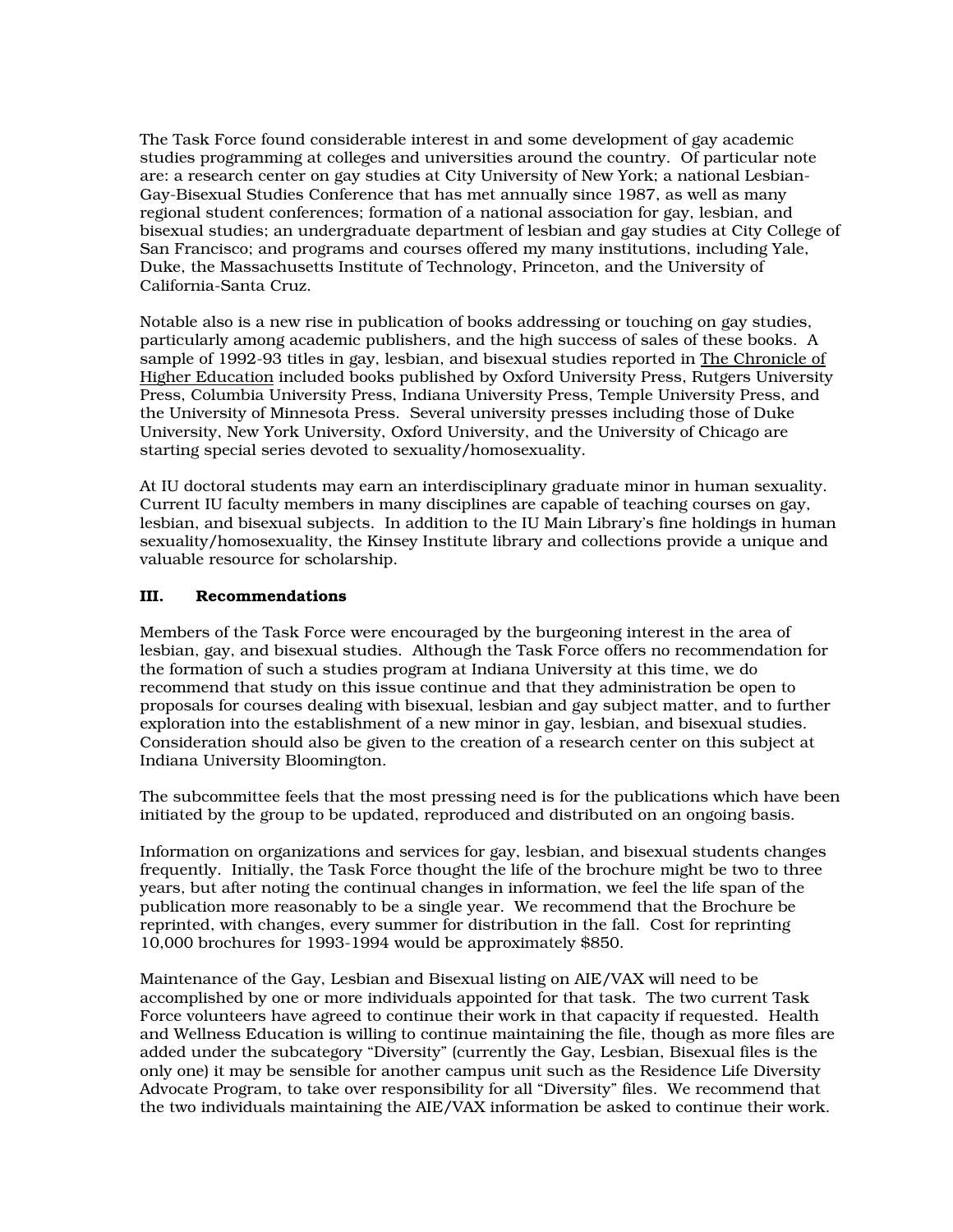We have discussed the possibility of making available a "hard copy" form of the information on the AIE/VAX for those who do not have ready access to the network. Copies of this duplicated guide would be available at campus units such as the Campus Life Division, Office for Women's Affairs, the Health Center, and the Center for Human Growth. Additional copies might be distributed on request through Outreach, OUT, and other campus bisexual, lesbian, and gay groups. We recommend that 300 copies of this guide be printed and available for the 1993-94 academic year. Three hundred copies of an eightpage guide (four sheets copied front and back) duplicated in black on color offset stock would cost \$58. Funding for additional copies might be requested if all copies are distributed before the end of the year.

IU Library Collections are constantly being increased. It will be difficult to keep up with the task of revising the bibliography. We recommend that this be done every two years and that copies be provided to the IU Main Library Research Collection Reference Desk and to OUT.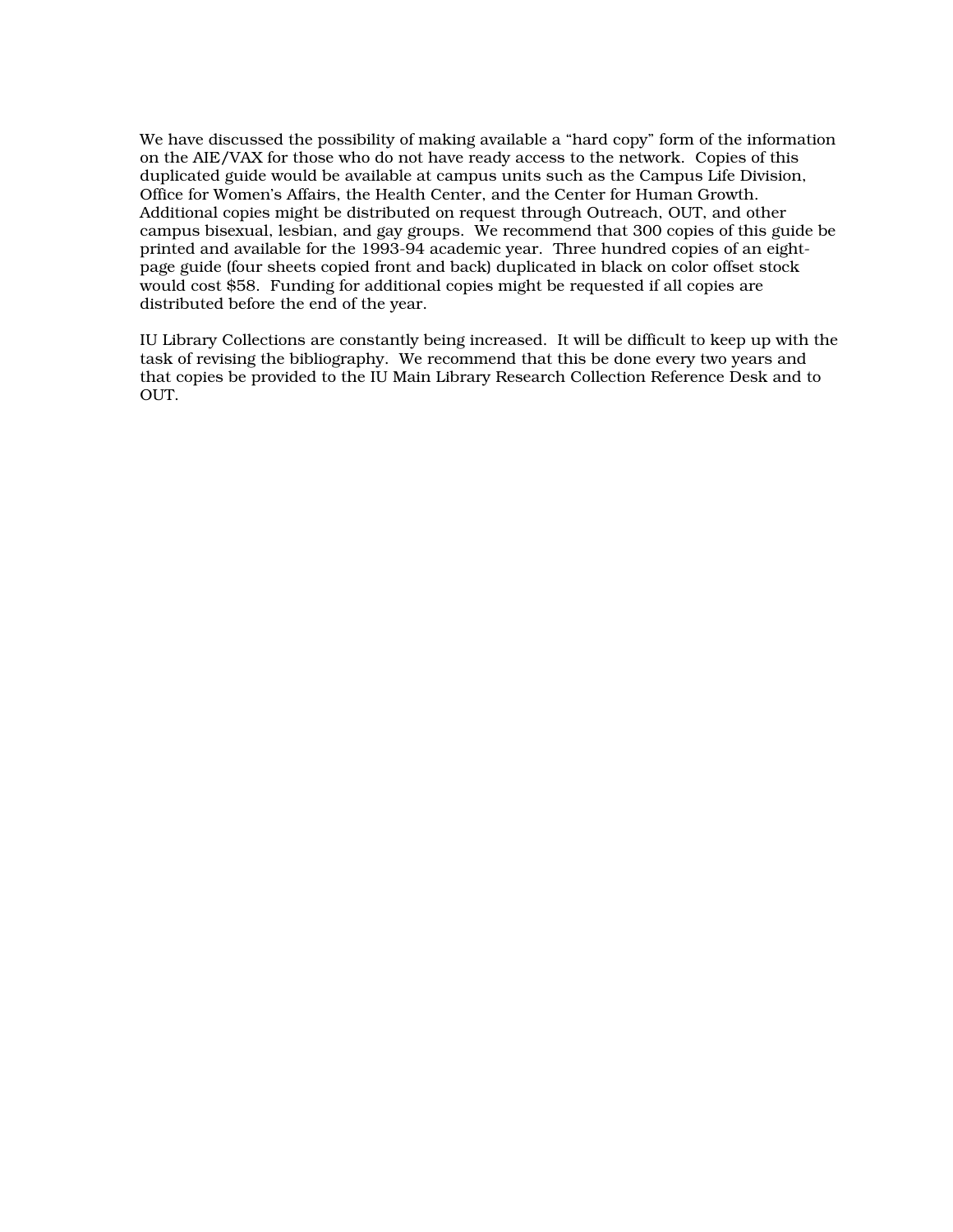#### Conclusions

Each of the subcommittees has made specific recommendations. These are summarized below.

> Objective #1 Subcommittee has recommended that the Office of the Dean of Students annually update the *Gay, Lesbian, and Bisexual Resource and Services Guide,* perhaps by integrating this information into another publication, and provide copies to appropriate departments and service units on campus.

Objective #2 Subcommittee supports the revised definition of family which has been recommended by the Task Force and expects that there will develop concentrated effort to obtain implementation at a campus level.

Objective #3 Subcommittee recommends the establishment of a Gay, Lesbian, and Bisexual Center on the Indiana University Bloomington campus, and the explicit recognition of nontraditional life partnerships by the University including its personnel and benefits policies.

Objective #4 Subcommittee recommends a) further exploration into the establishment of a new minor in gay, lesbian and bisexual studies, b)consideration of the creation of a research center, and c) that the publications initiated by this group be updated, reproduced and distributed on an ongoing basis.

The Task Force urges Indiana University to continue to invest personnel and resources that focus on enhancing the lives of gay, lesbian, and bisexual students. Further, we urge the University to commit to the concerns and issues of faculty and staff.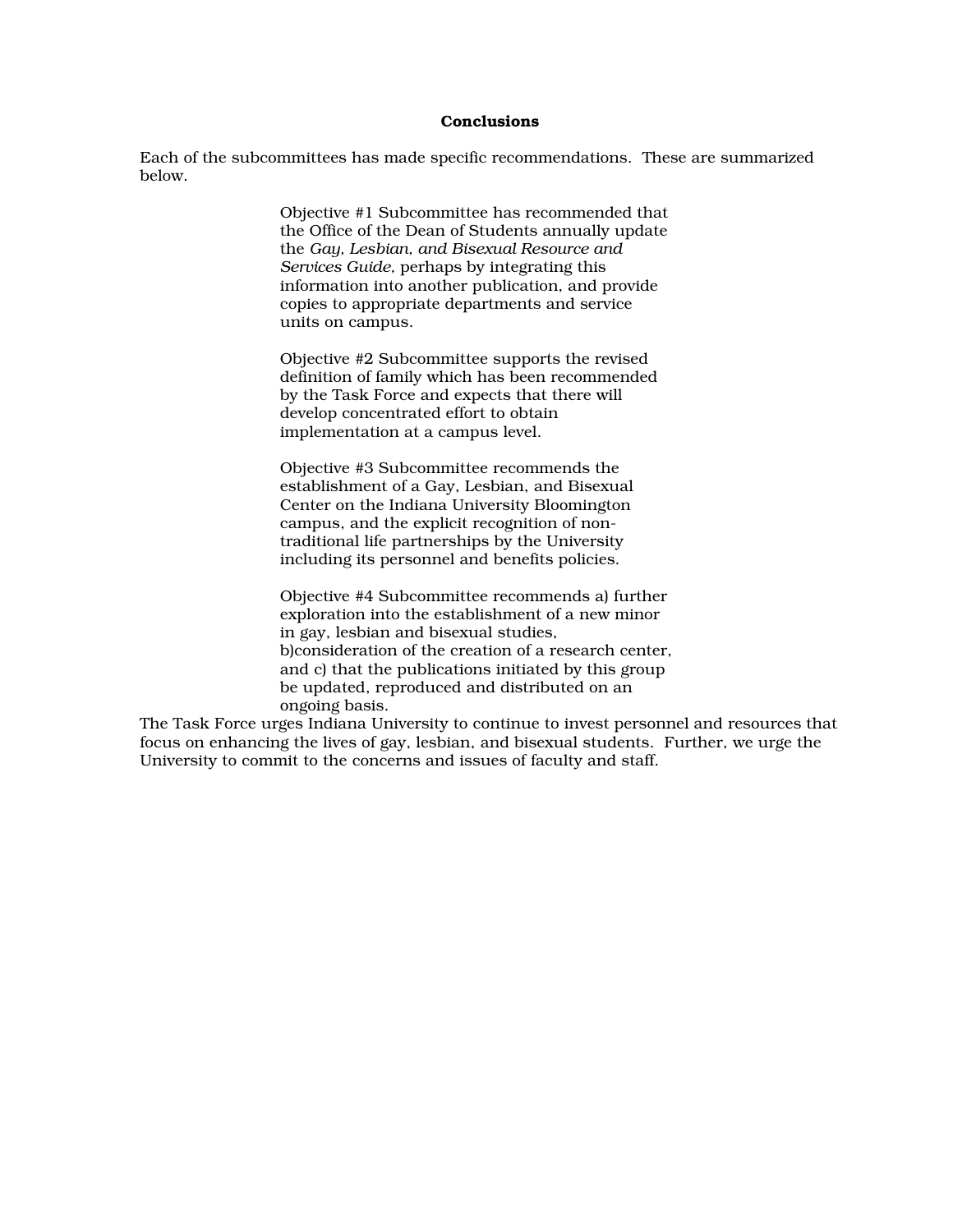# Members Educational Task Force on Gay, Lesbian, and Bisexual Concerns

#### Faculty Members:

John T. Baker, School of Law Alan P. Bell, School of Education Malcolm Brown, School of Music John Buck, Department of Computer Science J. Peter Burkholder, School of Music Stephen A. Conrad, School of Law Charles R. Forker, Department of English David Frasier, School of Library and Information Science Reinhardt Grossman, Department of Philosophy Barbara Johnson, Department of English Noretta Koertge, Department of History and Philosophy of Science Elizabeth M. Lion, School of Nursing E. Gene Ritter, Department of Speech and Hearing Martin S. Weinberg, Department of Sociology Albert Wetheim, Department of English

#### Staff Members:

Glenn Anderson, Counseling and Psychological Services Kathryn Brown, Health and Wellness Education Susan A. Carty, International Programs Kathleen Cerajeski, Cyclotron Facility Kim Davis, Institute for Study of Developmental Disabilities Karen Frane, Women's Affairs Pamela W. Freeman, Dean of Students Butch Griffin, School of Nursing Dennis Hill, University Publications Kirsten Klump, Student Academic Center Diane Ledger, Women's Affairs Paula Gordon White, Student Legal Services

## Students:

Paul Atkinson, graduate student Joseph Clemens, undergraduate student Jonathan Gray, graduate student Joseph Grissom, undergraduate student Doug Hochstedler, undergraduate student Shoshana Keller, graduate student Richard Long, graduate student Patty Muller, graduate student Jennifer Rudd, undergraduate student Lori Sudderth, graduate student Paul Terzino, graduate student Kellye Testy, graduate student Eric Wright, graduate student